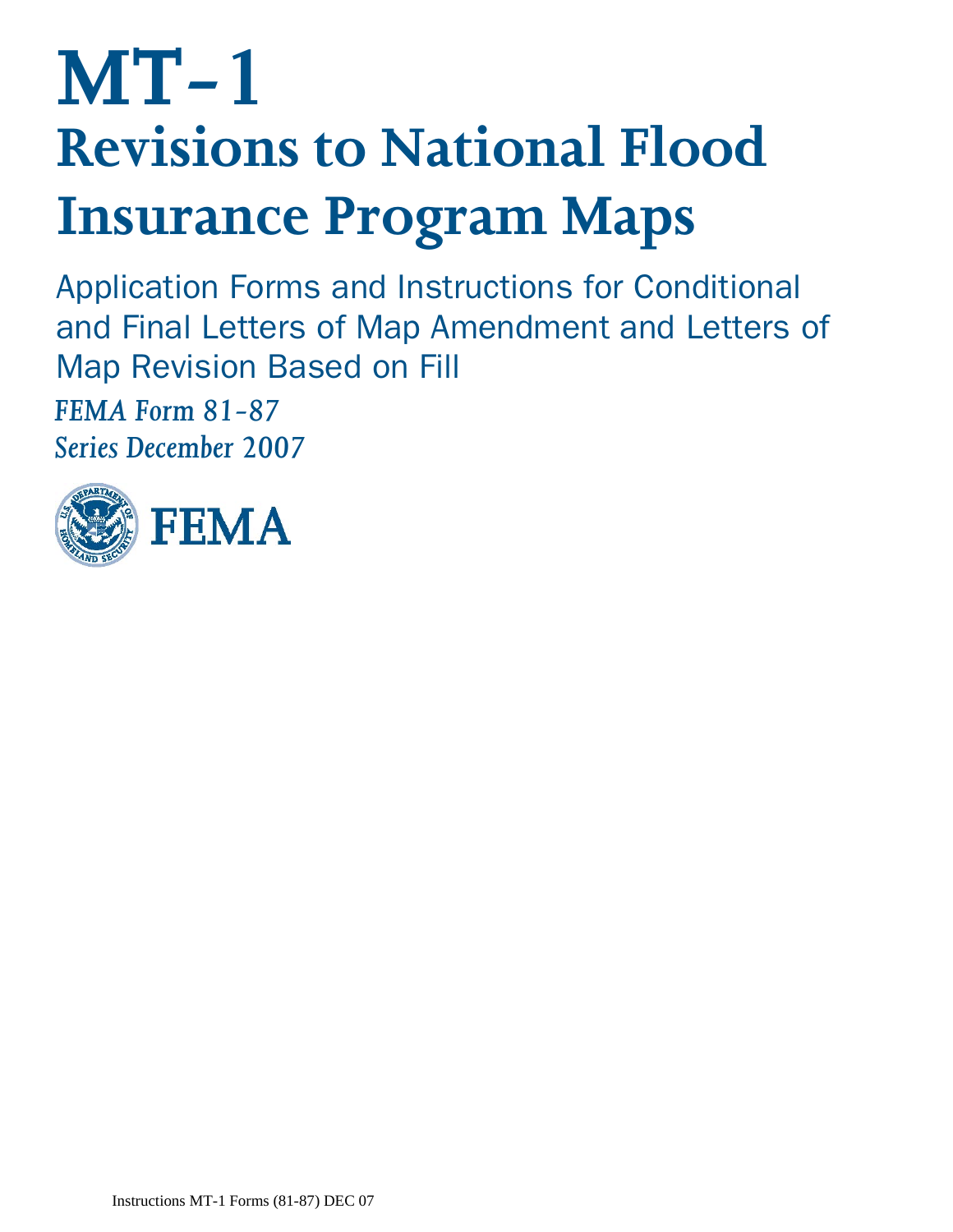# **APPLICATION FORMS FOR CONDITIONAL AND FINAL LETTERS OF MAP AMENDMENT AND LETTERS OF MAP REVISION BASED ON FILL**

## **General Background Information**

In 1968, the U.S. Congress passed the National Flood Insurance Act, which created the National Flood Insurance Program (NFIP). The NFIP was designed to reduce future flood losses through local floodplain management and to provide protection for property owners against potential losses through an insurance mechanism that allows a premium to be paid for the protection of those most in need. The creation of the NFIP represented a major shift in Federal strategy from previous structural flood-control and disaster relief programs.

As part of the agreement for making flood insurance available to a community, the NFIP requires the community to adopt floodplain management ordinances that meet certain minimum requirements intended to reduce future flood losses. The community official or agency responsible for floodplain management in a community may be able to provide information that would be useful to a requester. This official or agency usually is responsible for engineering, public works, flood control, or planning in the community as well.

#### **Use of Application Forms**

The Department of Homeland Security's Federal Emergency Management Agency (FEMA) implemented the use of application forms for requesting revisions or amendments to NFIP maps for two reasons. First, because the forms provide a step-by-step process for requesters to follow and are comprehensive, requesters are assured of providing all of the necessary information to support their requests without having to go through an iterative process of providing additional information in a piecemeal fashion, which can result in a time-consuming and cost-intensive process. Second, use of the forms ensures that the requesters' submissions are complete and more logically structured, and generally allows DHS-FEMA to complete its review in a shorter timeframe.

The application forms included in this package were designed to assist requesters (community officials, individual property owners, and others) in gathering the information DHS-FEMA needs to determine whether property (parcels of land or structures) is likely to be flooded during the flood event that has a 1-percent-annual-chance of being equaled or exceeded in any given year (base flood). Lands that are at risk of being inundated by the base flood are called Special Flood Hazard Areas (SFHAs).

The forms in this package shall be used to request Letters of Map Amendment (LOMAs), Conditional Letters of Map Amendment (CLOMAs), Letters of Map Revision Based on Fill (LOMR-Fs), and Conditional Letters of Map Revision Based on Fill (CLOMR-Fs), as defined below. Please note that not all of the forms apply to every request. Only those forms that apply to the request should be submitted.

| <b>LOMA</b>    | A letter from DHS-FEMA stating that an existing structure or parcel of land that has not<br>been elevated by fill (natural grade) would not be inundated by the base flood.                                                                              |
|----------------|----------------------------------------------------------------------------------------------------------------------------------------------------------------------------------------------------------------------------------------------------------|
| <b>CLOMA</b>   | A letter from DHS-FEMA stating that a <b>proposed</b> structure that is not to be elevated by fill<br>(natural grade) would not be inundated by the base flood if built as proposed.                                                                     |
| LOMR-F         | A letter from DHS-FEMA stating that an existing structure or parcel of land that has been<br>elevated by fill would not be inundated by the base flood.                                                                                                  |
| <b>CLOMR-F</b> | A letter from DHS-FEMA stating that a parcel of land or <b>proposed</b> structure that will be<br><b>elevated by fill</b> would not be inundated by the base flood if fill is placed on the parcel as<br>proposed or the structure is built as proposed. |

If the request is being made for a LOMA to be issued on a single residential property, the MT-EZ form, entitled "Application Form for Single Lot or Structure, Amendments to National Flood Insurance Program Maps," may be used instead of the forms in this package. This form is available in both an English and Spanish version. Forms for this purpose may be downloaded from our website at http://www.fema.gov/plan/prevent/fhm/dl\_mt-ez.shtm.

The forms in this package and the form entitled "Application Form for Single Lot or Structure, Amendments to National Flood Insurance Program Maps," **shall not be used** in the following instances: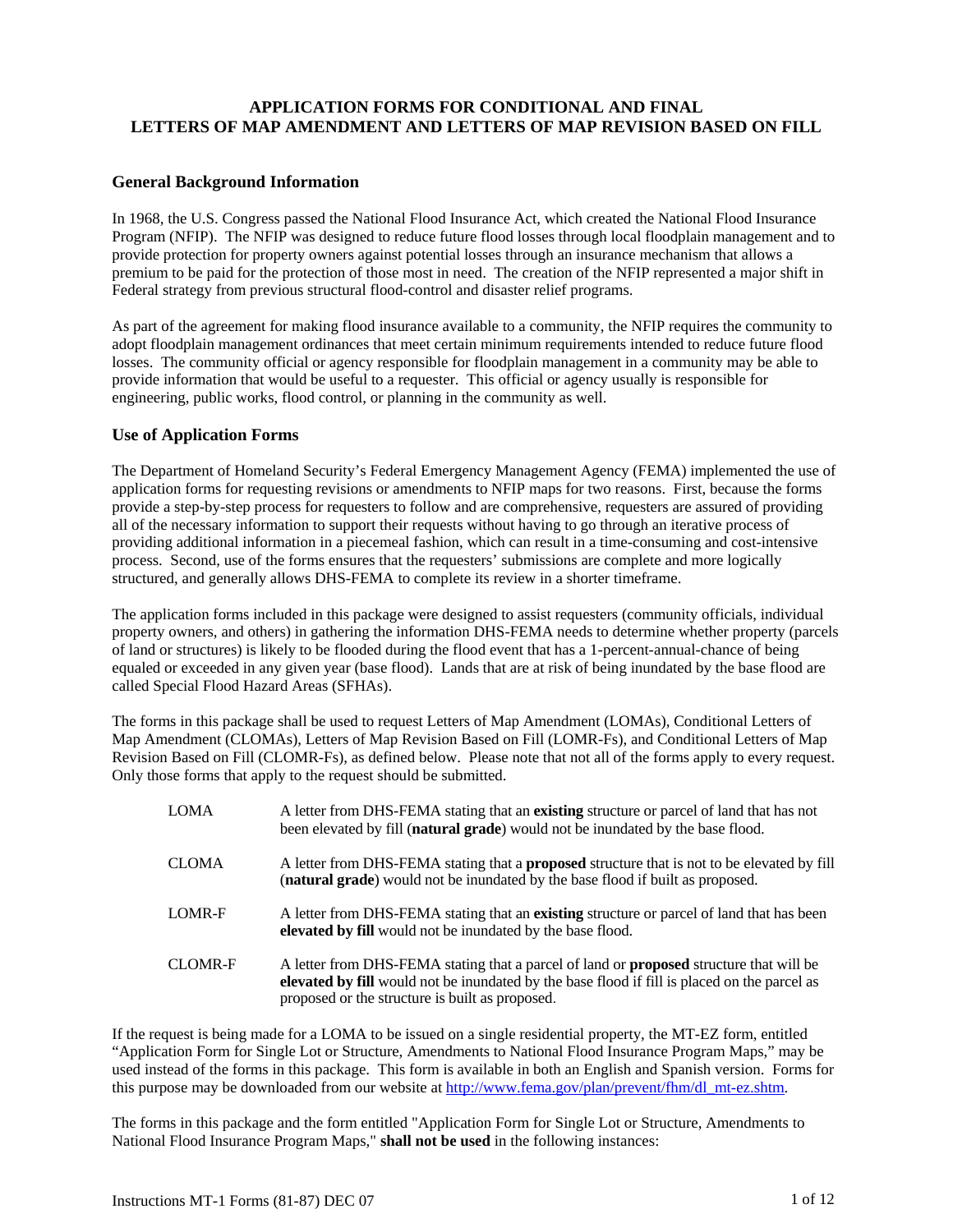- Requests involving changes in Base Flood Elevations (BFEs);
- Requests involving changes in regulatory floodway boundary delineations;
- Requests for properties in alluvial fan areas;
- Requests involving property and/or structures that have been elevated by fill placed within the regulatory floodway, channelization projects, bridge/culvert replacement projects, or other flood control improvements; or
- Requests involving changes in coastal high hazard areas (V zones).

For such requests, the community must submit the request to DHS-FEMA in accordance with Title 44, Chapter I, Code of Federal Regulations (CFR), Part 65 of the NFIP regulations, which is available online at http://www.access.gpo.gov/nara/cfr/waisidx\_02/44cfrv1\_02.html, using the separately published MT-2 application forms package entitled "Application Forms and Instructions for Conditional Letters of Map Revision and Letters of Map Revision." Forms for this purpose may be downloaded from our website at http://www.fema.gov/plan/prevent/fhm/dl\_mt-2.shtm.

Please note that the forms in this package may be used for property that has been inadvertently included in a V zone or the regulatory floodway. However, if the property is to be removed from a V zone, it must not be located seaward of the landward toe of the primary frontal dune.

For additional assistance in completing these forms, you may consult the LOMA Tutorial, available on DHS-FEMA's Internet site at: http://www.fema.gov/plan/prevent/fhm/ot\_lmreq.shtm.

#### **Data Submission Requirements**

In accordance with the NFIP regulations, DHS-FEMA will use the information provided by these application forms to make a determination on whether to remove property (parcel(s) of land or a structure(s)) from a designated SFHA. In certain instances, additional data that are not referenced on these forms may be required. A DHS-FEMA representative will notify the requester of any additional requirements.

#### **Applicable Regulations**

The regulations pertaining to LOMAs, CLOMAs, LOMR-Fs, and CLOMR-Fs are presented in Title 44, Chapter I, CFR, Parts 65 and 70, which is available online at http://www.access.gpo.gov/nara/cfr/waisidx\_02/44cfrv1\_02.html. The purpose of Part 70 is to provide an administrative procedure whereby DHS-FEMA will review information submitted by an owner or lessee of property who believes that their property has been inadvertently included in a designated SFHA. Part 70 provides information about the technical difficulty of accurately delineating the SFHA boundaries on a NFIP map for a community. Part 70 procedures shall not apply if the topography has been altered to raise the original ground to or above the BFE since the effective date of the first NFIP map [i.e., a Flood Insurance Rate Map (FIRM) or Flood Hazard Boundary Map] showing the property to be within the SFHA. Requests involving changes in topography (such as the placement of fill) are handled under the procedures described in Part 65.

# **Fee Requirements**

Title 44, Chapter I, CFR, Part 72 of the NFIP regulations, which is available online at http://www.access.gpo.gov/nara/cfr/waisidx\_02/44cfrv1\_02.html, presents information regarding the reimbursement procedure initiated by DHS-FEMA to allow for the recovery of costs associated with the review of requests for CLOMAs, CLOMR-Fs, and LOMR-Fs via a review and processing fee. There is no review and processing fee for requests for single/multiple, lot/structure LOMAs.

Revised fee schedules are published periodically, but no more than once annually, as a notice in the *Federal Register*. For the most up-to-date fee schedule, please contact the DHS-FEMA Map Assistance Center toll free at 1- 877-FEMAMAP (1-877-336-2627) or consult the DHS-FEMA Internet site at http://www.fema.gov/plan/prevent/fhm/frm\_fees.shtm.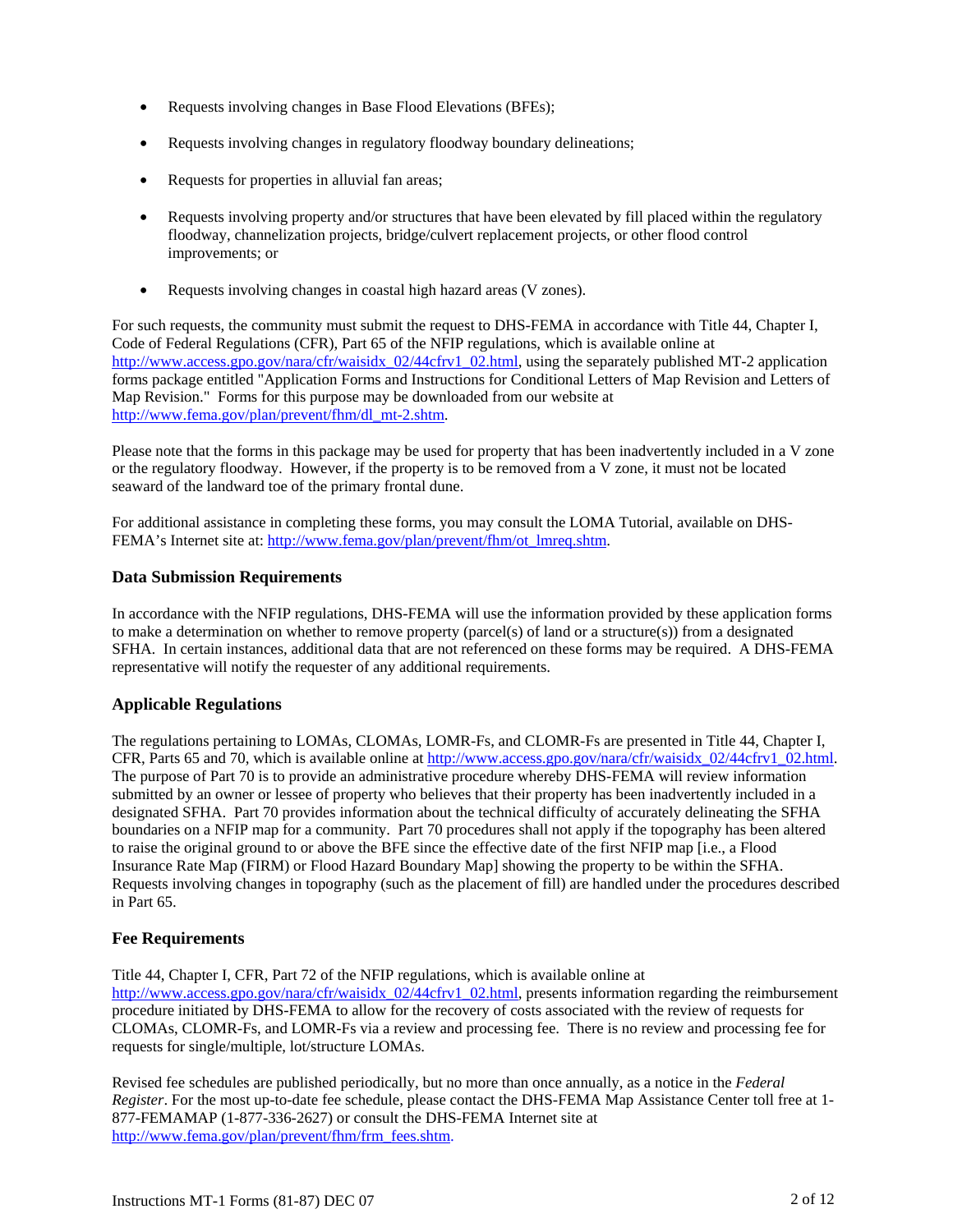Payment must be submitted in the form of a check or money order, made payable in U.S. funds to the National Flood Insurance Program, or by credit card payment. In addition, the requester must complete the Payment Information Form. The payment should be mailed **together** with the application and supporting data to the address listed in the Address for Submitting Requests section of these instructions.

#### **Basis of Determination**

If no fill has been placed, DHS-FEMA's determination as to whether the SFHA designation may be removed from the structure(s) on a property will be based on a comparison of the BFE with the elevation of the Lowest Adjacent Grade to the structure (lowest ground touching the structure) including any attached decks or garage. If fill has been placed, DHS-FEMA's determination will be based on a comparison of the BFE with the elevation of the lowest adjacent grade to the structure (lowest ground touching the structure) including any attached decks or garage and a completed Community Acknowledgment Form (see instructions for the Community Acknowledgment Form [Form 3] for more information).

For DHS-FEMA to remove the SFHA designation from a legally defined property or portion of property that does not have a structure on it, the elevation of the lowest ground on the property must be at or above the BFE.

Please note the following special considerations that may affect DHS-FEMA's determination:

- In areas of shallow/sheet flooding (Zone AO), the elevation of the Lowest Adjacent Grade (including deck posts) of the structure(s) must be above the surrounding grade by an amount equal to or greater than the depth shown on the NFIP map. In addition, adequate drainage paths are required to guide floodwaters around and away from the structure(s); the structure(s) should be on an elevated pad within the Zone AO area. With your application package, in addition to elevation information regarding the structure(s), provide a map showing the topographic data of the property and the immediate surrounding area, and the location of any structure(s) existing on the property (certified by a registered professional engineer or licensed land surveyor) to demonstrate that the above criteria have been met.
- If the lowest floor of a building has been elevated on posts, piers, or pilings above the BFE and any portion of the structure (i.e., posts, pilings, or piers) is still below the BFE, the building will not be removed from the SFHA.

#### **Response Timeframe**

In accordance with the procedures of Title 44, Chapter I, CFR, Part 72, which is available online at http://www.access.gpo.gov/nara/cfr/waisidx\_02/44cfrv1\_02.html, DHS-FEMA will notify the requester of the determination in writing within 60 days of the date of receipt of all required data. Information about the status of active Letter of Map Change (LOMC) requests is available from DHS-FEMA's Mapping Information Platform (MIP) at https://hazards.fema.gov. The MIP allows requesters to search Open LOMCs by entering their Project (Case) Number and Project Type to find out the status of their request. From the MIP Home Page requesters should click on Tools & Links, Public Reports and select Public Reports from the Report Category dropdown.

#### **Effect on Insurance Purchase Requirements**

Although DHS-FEMA may issue a LOMA or LOMR-F removing a structure(s) from the SFHA, it is the lending institution's prerogative to require flood insurance, as a condition of a loan, if it deems such action appropriate. If, however, the lending institution agrees to waive the flood insurance purchase requirement for a structure, the property owner is eligible for a full refund of the premium paid for the current policy year, provided that no claim is pending or has been paid on the policy in question during the same policy year. If the property owner has been required to renew his or her policy during a period when a revised NFIP map was being printed, the premium will be refunded for an additional year. To initiate processing of the refund, the property owner should provide the LOMA or LOMR-F and evidence of the waiver of the flood insurance requirement from the lending institution to the insurance agent or broker who sold the policy.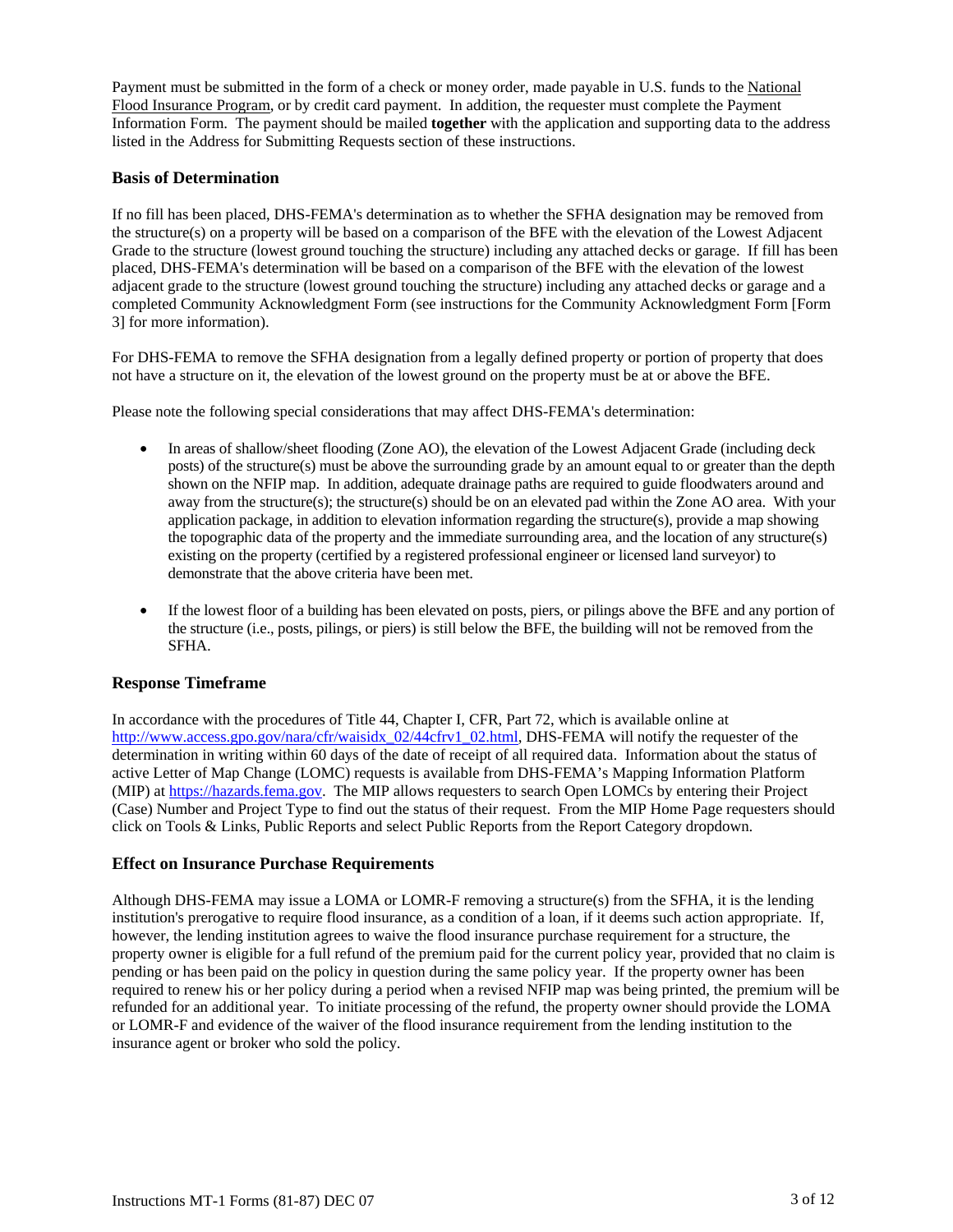#### **Conditional Determinations**

To qualify for a CLOMA or CLOMR-F, the proposed project must meet the same criteria as those required for a LOMA or LOMR-F. After construction is completed or fill is placed, certified as-built information must be submitted to DHS-FEMA for a LOMA or LOMR-F to be issued. The NFIP regulations do not require that a CLOMA or CLOMR-F be requested and issued for a proposed project. Check with local community officials to see if they are required.

Property owners and developers should note that a CLOMA or CLOMR-F merely provides comment on the proposed plan and does not revise or amend the NFIP map. It also does not relieve Federal agencies of the need to comply in carrying out their responsibilities for providing federally undertaken, financed, or assisted construction and improvements or in their regulating and licensing activities, in accordance with the provisions of Executive Order 11988 (http://www.fema.gov/plan/ehp/ehplaws/eo11988.shtm).

#### **Address for Submitting Requests**

Please submit all application forms and data to support a request to remove a property from the floodplain, including any applicable fees to the address listed below.

#### **Mail your request to…**

LOMC Clearinghouse  $\cdot \cdot \cdot \cdot$  « $\bullet \cdot \cdot \cdot \cdot \cdot$   $\bullet \cdot \cdot \cdot \cdot$   $\bullet \cdot \cdot \cdot \cdot$  $m_{\tilde{B}}a_{\kappa^2}$  ( $\Im$  MD 2107 Attn.: LOMA Manager

# **FEMA REGIONS**

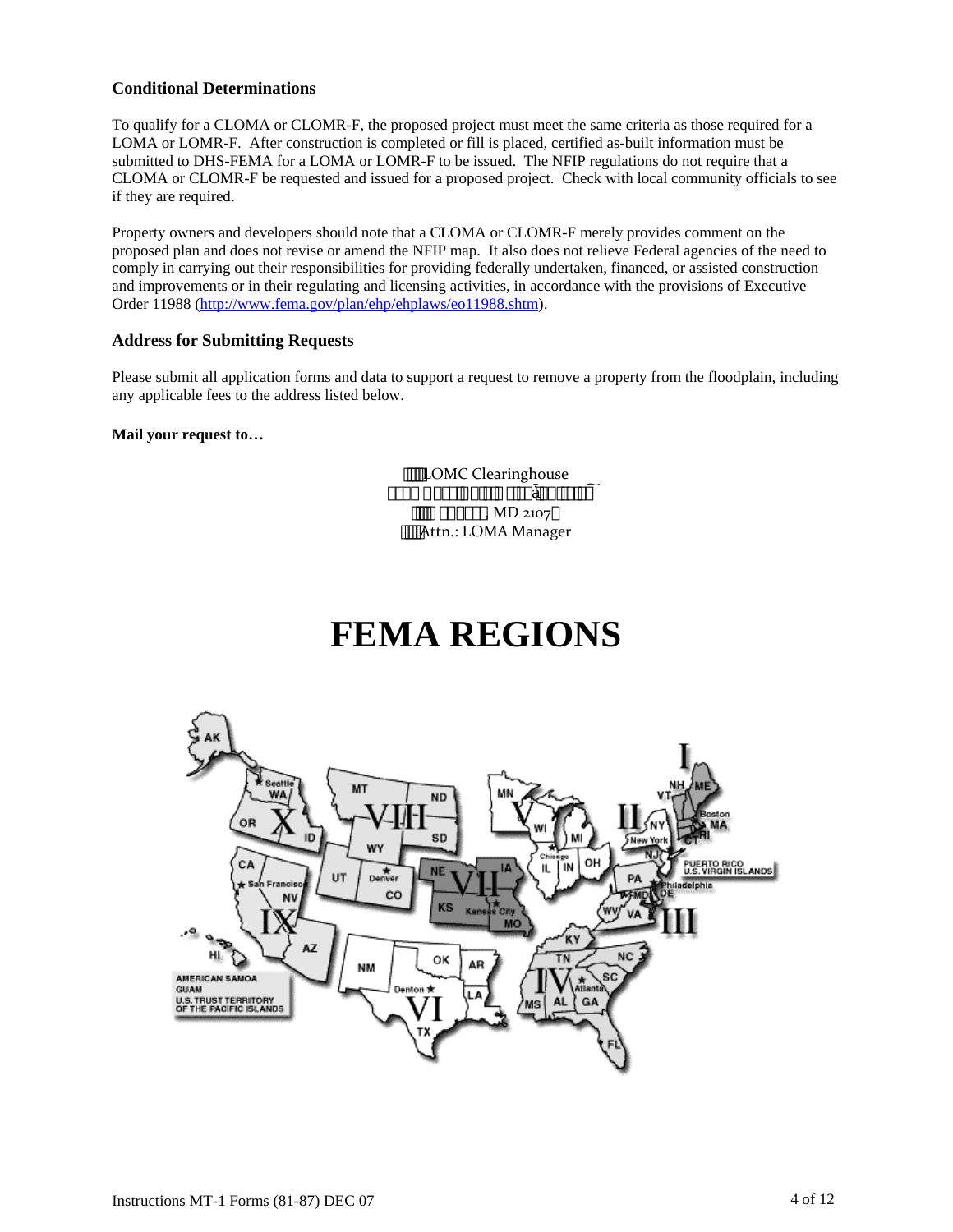# **INSTRUCTIONS FOR COMPLETING THE PROPERTY INFORMATION FORM (FORM 1)**

#### **General Instructions**

The Property Information Form (Form 1) may be completed by the property owner, or on behalf of the property owner by authorized persons including but not limited to; the property owner's agent, licensed land surveyor, or registered professional engineer to support a request for a Letter of Map Amendment (LOMA), Conditional Letter of Map Amendment (CLOMA), Letter of Map Revision Based on Fill (LOMR-F), or Conditional Letter of Map Revision Based on Fill (CLOMR-F) for existing or proposed, single or multiple lots/structures.

Before completing this form, the requester must obtain one of the following documents from the County/Parish Clerk, Recorder, or Register of Deeds for the community:

- A copy of the Deed for the property, showing the recordation information (e.g., Book/Volume and Page numbers or Document/Instrument number) containing the recorder's seal and recordation date, accompanied by a tax assessor's or other suitable map showing the surveyed location of the property.
- A copy of the Plat Map for the property, showing the recordation information (e.g., Book/Volume and Page numbers or Document/Instrument number) and containing the recorder's seal and recordation date.

The requester also must obtain a photocopy of the effective FIRM panel (including the Title Block) that shows the area in which the property is located. The FIRM should be available at the community map repository or from the community official or agency responsible for floodplain management. However, the FIRM Index and FIRM panels may be ordered from the Map Service Center (MSC), for a nominal fee. To place orders from the MSC, go to their Internet site: http://www.msc.fema.gov. A FIRMette, which can be printed from the MSC website, may be submitted in lieu of a photocopy of the FIRM.

This site allows requesters to search the MSC for maps and other technical data historically available from the MSC online. Requesters can search by the three following criteria: Catalog, Map Search, and Quick Order. Catalog allows requesters to search through the DHS-FEMA Flood Map Store for available data. Map Search allows requesters to search for data available for an individually specified map area. Quick Order allows requesters to search and order available data by specific FIRM panel or Community number. Payment must be in the form of a credit card. Only Visa and MasterCard are accepted.

Requesters without Internet access should contact the MSC by calling 1-800-358-9616. They may fax their requests to the MSC at 1-800-358-9620.

Requesters should note that for multiple property (structure or lot) requests, this form should only be completed once to describe the entire project. One form for each lot is not necessary.

#### **Specific Instructions**

#### **Basis of Request**

Select the type of MT-1 Letter of Map Change (LOMC) being requested, by checking only one box. Next to each type of LOMC a brief definition has been provided to assist the requester in making an informed selection.

#### **Fill Placement**

Fill is defined as material from any source (including the subject property) placed that raises the ground (natural grade) to or above the Base (1%-annual-chance) Flood Elevation (BFE). The common construction practice of removing unsuitable existing material (topsoil) and backfilling with select structural material is not considered the placement of fill if the practice does not alter the existing (natural grade) elevation, which is at or above the BFE. **Fill that is placed before the date of the first National Flood Insurance Program (NFIP) map showing the area in a Special Flood Hazard Area is considered natural grade. The Special Flood Hazard Area (SFHA) is the area that would be inundated by the base flood.** Assistance to ascertain if fill has been placed on your property may be available from the community official or agency responsible for floodplain management. You may consult with the community map repository to obtain previous editions of the NFIP map, archived topographic data, or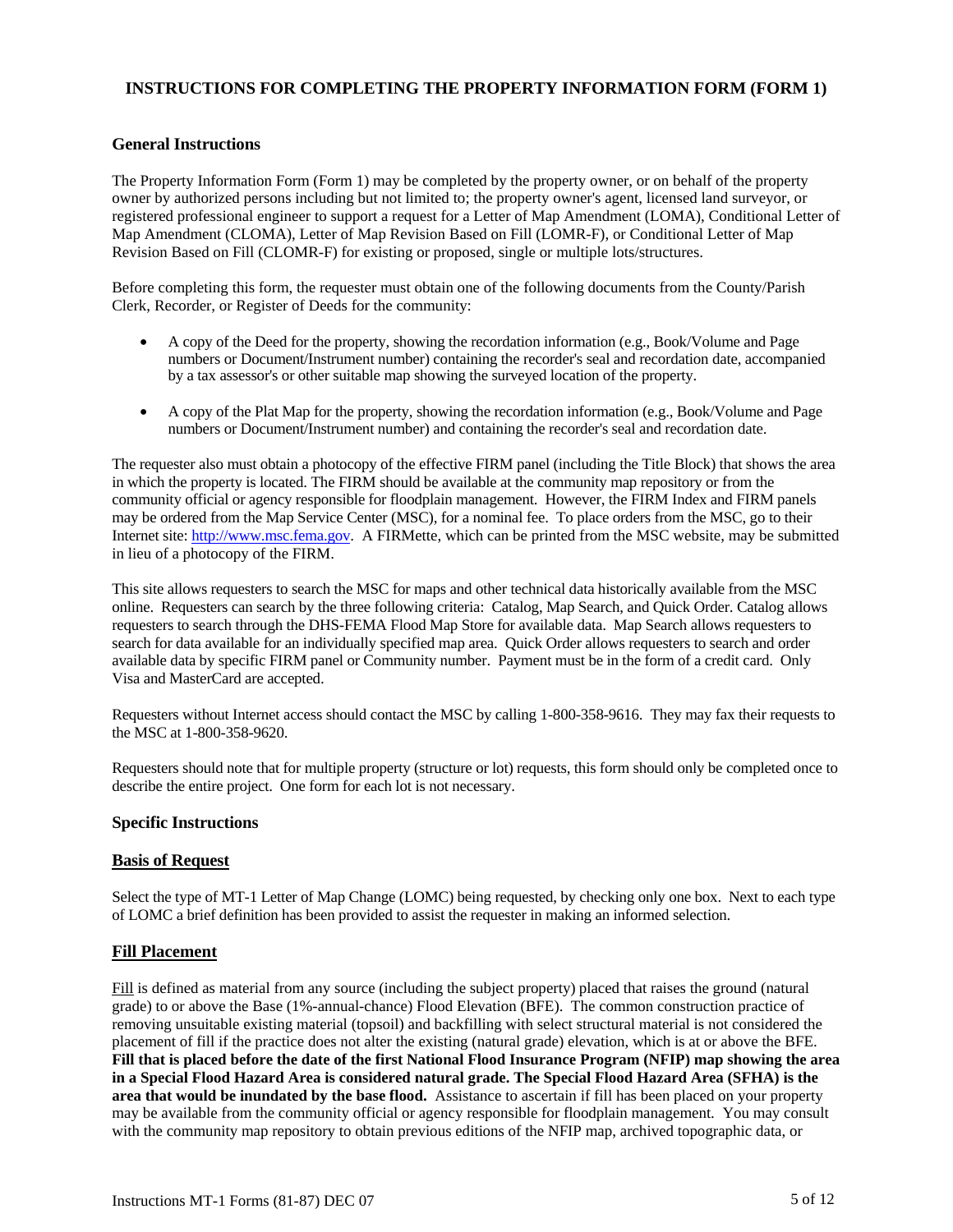permit drawings related to construction on the site. If the structure footprint is located on ground higher than the surrounding area, fill may have been placed. Additional sources for assistance would include the developer or engineer/designer of the subdivision, previous owners of the site, persons who have owned or resided on adjacent parcels, and large scale aerial photographs (check the tax assessor's office). In addition, historic NFIP maps may be available on DHS-FEMA's Map Service Center (MSC), for a nominal fee. To place orders from the MSC, interested parties may visit the MSC website at http://www.msc.fema.gov and click on the "FEMA Flood Map Store" link. For additional information regarding historic maps, interested parties may contact the DHS-FEMA Map Assistance Center toll free, at 1-877-FEMA MAP (1-877-336-2627).

Regardless of the type of LOMC being requested, DHS-FEMA must require the requester to clearly state, to the best of his or her knowledge, whether fill was or was not placed on his or her property. The requester must select either "yes" or "no." If fill was placed on the property, the requester must provide the month and year fill was placed. In addition, for proposed projects, DHS-FEMA requires the requester to clearly state whether fill will be placed on his or her property. If fill will be placed, the requester must provide the month and year fill will be placed.

#### **Number 1 - Street Address**

Enter the street address (911 type) for the structure or property being reviewed (subject property). For requests involving multiple lots or structures, attach a separate piece of paper when space is insufficient.

#### **Number 2 - Legal Description**

Describe the property by referring to the Deed or Plat Map. The description may consist of a lot number and subdivision name, a parcel number, a tract number, or any other information provided in the Deed or Plat to identify the property (e.g. Lot 2, Block 1, Floodville Estates). It is not necessary to reproduce a lengthy description of the property as it appears in the Deed.

#### **Number 3 - Subject of Determination**

DHS-FEMA makes determinations on parcels of land or structures. The requester should select parcel of land, portion of a parcel, or a structure. If the request is for a structure on a property, the date of construction must be provided in this section. Date of construction information may usually be obtained from real estate settlement documents, the property developer, or the local government office where real estate and/or land development transactions are recorded. If there is more than one structure on a property, attach a separate piece of paper with the dates of construction. If the request is for a portion of a parcel, a certified metes and bounds description and map of the area to be removed, certified by a licensed land surveyor or registered professional engineer, are **required.** The metes and bounds description must cover the specific area to be removed, and it must be tied to an identifiable starting point. If the description is for a legally recorded lot or parcel, the metes and bounds description should commence or begin at the lot or parcel corner. Please see the example below for the preferred format of metes and bounds descriptions.

BEGINNING at the northeast lot corner; thence S16°42'22"E, 100.00 feet; thence S33°14'40"W, 145.92 feet; thence S89°13'29"W, 156.01 feet; thence N16°42'22"W, 223.14 feet; thence 210.49 feet along a curve to the left having a radius of 542.00 feet to the POINT OF BEGINNING

# **Number 4 - Number of Structures or Properties**

DHS-FEMA makes determinations on single or multiple, lots (parcels of land) or structures. Select the choice that best describes your request.

# **Required Data**

All requests must include the following data:

• Property description documentation must be enclosed for every request and will consist of either the Plat Map or Deed (containing the recorder's stamp and recordation date) accompanied by a tax assessor's map or other suitable map showing the surveyed location of the property. The recordation data (e.g., Book, Volume, Page, Reel, Document Number, and Date) must be evident on the copies of these documents so that DHS-FEMA may use the legal description of the property. In addition, DHS-FEMA must be able to identify the property exactly.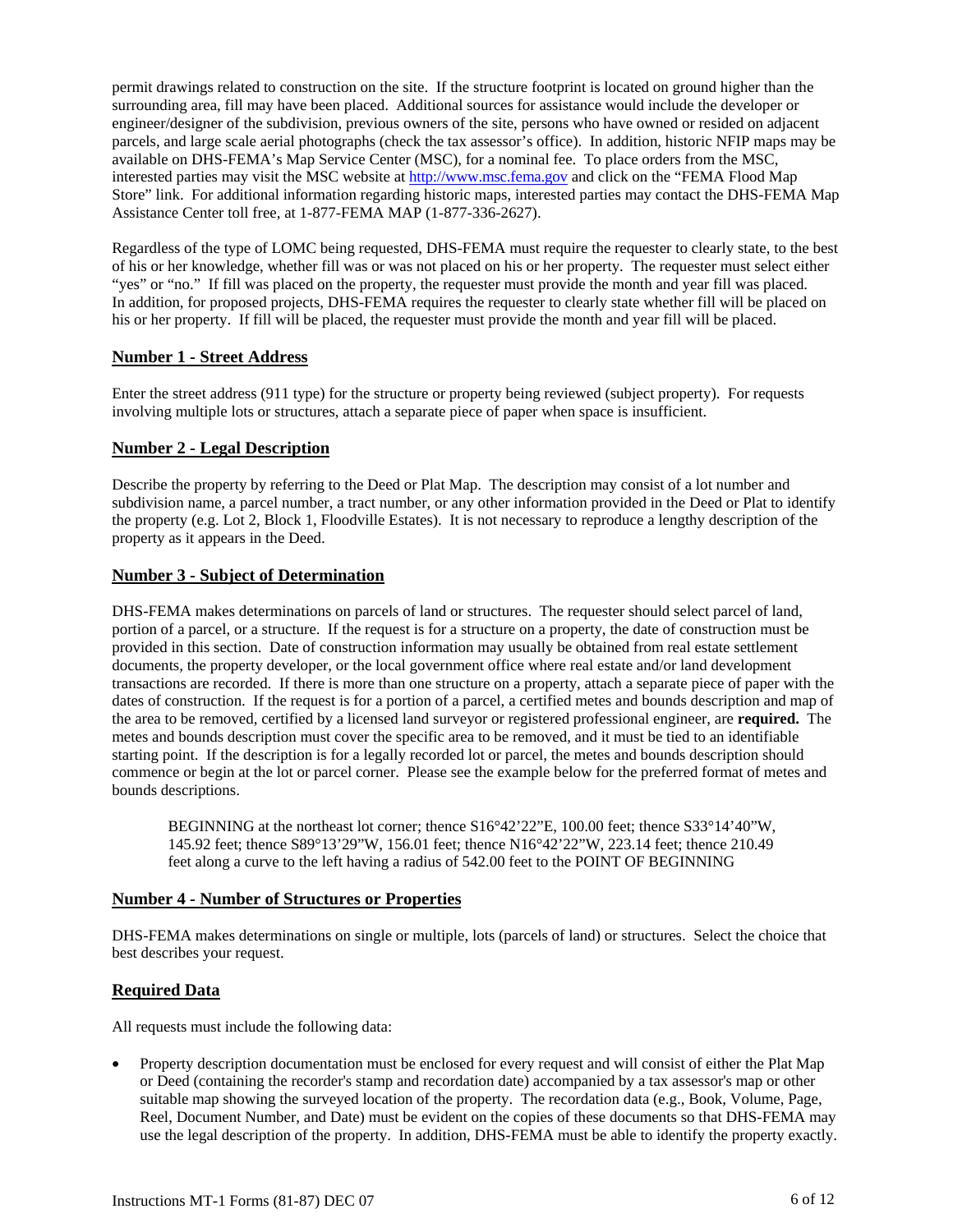If the property is not recorded on a Plat Map, a copy of a tax assessor's map or other suitable map must be submitted to aid DHS-FEMA in locating the property.

- A photocopy of the effective FIRM panel, annotated to show where the property is located, must be submitted for every request. If your community has a separate Flood Boundary and Floodway Map (FBFM), please include a copy. The panel number and effective date of the FIRM must appear on the copy submitted. The actual map or a photographic copy must be used. A reproduction from a photocopy is unacceptable due to possible distortion.
- The Elevation Form (Form 2) must be included for all requests, except requests for determinations in which the FIRM already shows the property to be CLEARLY outside the SFHA. For cases in which the determination for the property or structure is uncertain, elevation data must be submitted to provide a definitive determination. This form must be completed by a licensed land surveyor or registered professional engineer. If an NFIP Elevation Certificate has been completed for a structure, it may be submitted in lieu of this form. The Elevation Certificate must be certified by a licensed land surveyor or registered professional engineer.
- The Community Acknowledgment Form (Form 3) must be included for all LOMR-F or CLOMR-F, or for LOMA requests in which the property has been inadvertently included within the NFIP regulatory floodway. For LOMR-F and CLOMR-F requests only Section A needs to be completed. For LOMA requests in which the property has been inadvertently included within the regulatory floodway, only Section B needs to be completed (see INSTRUCTIONS FOR COMPLETING OPTIONAL FORMS of these instructions for additional information on the certification requirements of this form).

#### **Review and Processing Fee**

The appropriate review and processing fee must be submitted for requests involving proposed projects and for requests involving the placement of fill (e.g., CLOMA, LOMR-F, or CLOMR-F). The Payment Information Form should be included with the processing fee. No fee is required to obtain a determination based on existing conditions (i.e. LOMA) as long as no fill has been placed. For the current fee schedule visits DHS-FEMA's Flood Map-Related Fees Internet site: http://www.fema.gov/plan/prevent/fhm/frm\_fees.shtm.

#### **Signature**

The requester must provide his or her name, mailing address, and telephone number. The requester must also sign and date, where indicated, to certify the accuracy of the information provided. A Licensed Land Surveyor, Registered Professional Engineer, or other designated agent may sign this form for the requester if they are submitting on their behalf.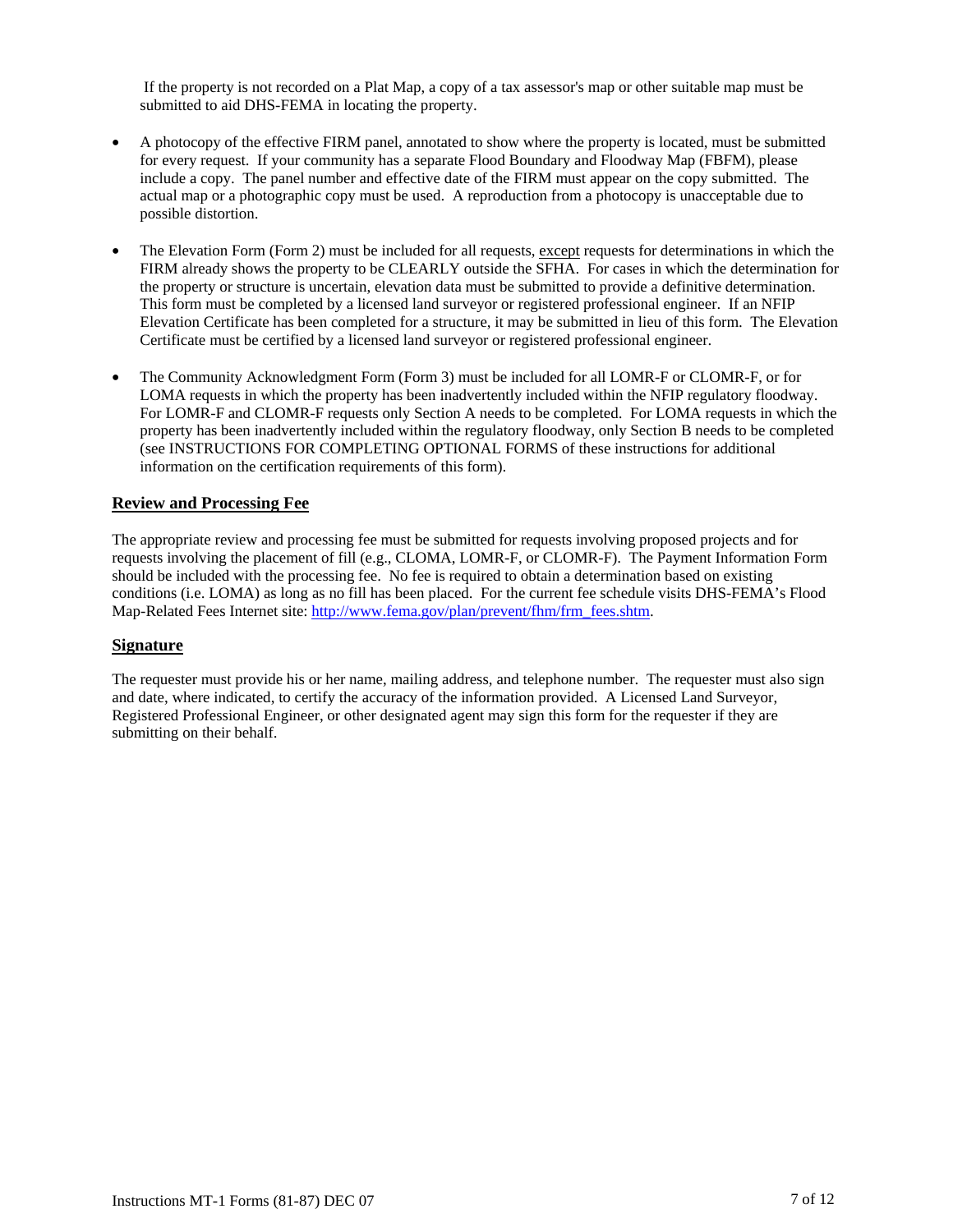# **INSTRUCTIONS FOR COMPLETING THE ELEVATION FORM (FORM 2)**

#### **General Instructions**

The Elevation Form (Form 2) must be completed by a licensed land surveyor or registered professional engineer (authorized by law to certify the information requested). If the request is to remove the structure, and an NFIP Elevation Certificate has already been completed for this property, it may be submitted in lieu of this form. If the request is to remove the entire legally recorded property, or a portion thereof, the lowest lot elevation must be provided on Form 2. If the request is to have the SFHA designation removed from the entire legally recorded property, but the only elevation provided is the Lowest Adjacent Grade to Structure, the determination will be issued for the structure.

For a licensed land surveyor or registered professional engineer to complete this form, it will be necessary to obtain the effective Flood Insurance Rate Map (FIRM) panel, effective Flood Boundary and Floodway Map (FBFM) panel (if printed), and Flood Insurance Study (FIS) report that cover the area in which the property is located. These can be obtained from the community map repository or ordered from the Map Service Center (MSC), for a nominal fee. To place orders from the MSC, go to their Internet site: http://www.msc.fema.gov.

The DHS-FEMA Flood Map Store allows users, including homeowners, surveyors, and engineers, to search the MSC for maps and other technical data historically available from the MSC, online. Searches can be conducted under the three following criteria: Catalog, Map Search, and Quick Order. Catalog allows surveyors and engineers to search through the Flood Map Store for available data. Map Search allows surveyors and engineers to search for data available for an individually specified map area. Quick Order allows surveyors and engineers to search available data by a specific FIRM panel or Community number. All search criteria will allow surveyors and engineers to search desired data and add that data to a "shopping cart" for later payment options. Payment must be in the form of a credit card. Only Visa and MasterCard are accepted.

Surveyors and engineers that do not have Internet access should contact the MSC by calling 1-800-358-9616. They may fax their requests to the MSC at 1-800-358-9620.

#### **Number 1 - Community Number**

Provide the six digit NFIP community number as it appears in the Title Block of the FIRM panel. In addition, include the name of the property (i.e. legal description) and/or the property's address.



Instructions MT-1 Forms  $(81-87)$  DEC 07 8 of 12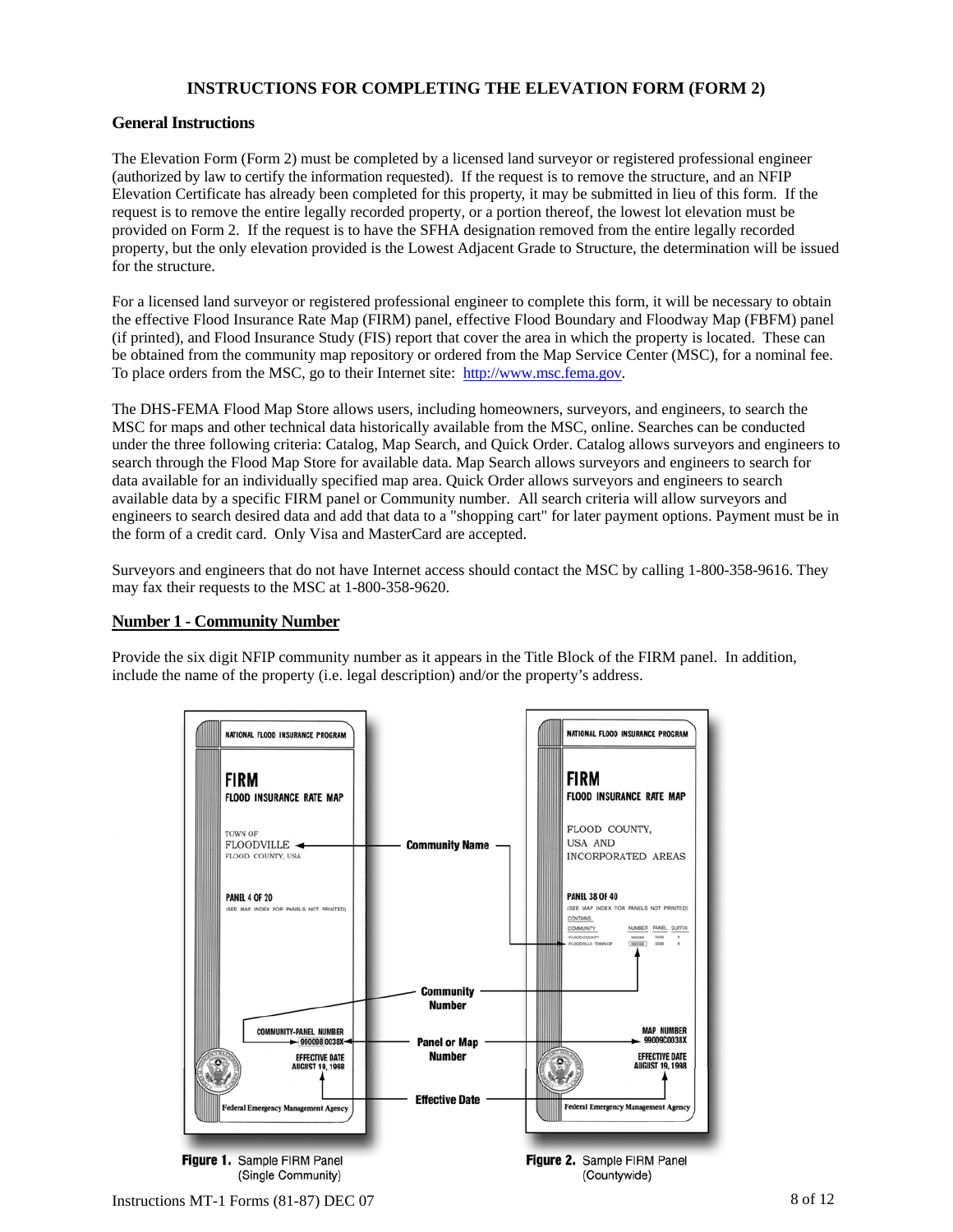For additional information on reading FIRM panels you may consult the tutorial "How to Read a FIRM" on DHS-FEMA's Internet site: http://www.fema.gov/media/fhm/firm/ot\_firm.htm.

\*Please note that, in some communities, the only NFIP maps available may be Flood Hazard Boundary Maps, instead of FIRMs.

#### **Number 2 - Conditionals**

Identify whether the elevations being provided are based on existing or proposed conditions.

#### **Number 3 - Elevation Datum**

Provide the elevation datum (e.g., NGVD 29, NAVD 88, or other specified) for which the property elevations shown on the form are referenced. If the datum being referenced is different than the datum used to produce the effective FIS, please provide the datum conversion.

#### **Number 4 – Geographic Coordinate Data**

The surveyor or engineer must provide the latitude and longitude of the property in decimal degrees to the nearest thousandths (00.000), and indicate the appropriate horizontal datum.

#### **Number 5 - Type of Construction**

If the request involves or will involve a structure, provide the type of construction.

Crawl Space – The bottom floor is below the first floor, is enclosed by solid and partial perimeter walls, and may be above ground level (grade) on one or more sides. Spaces below ground level on all sides must meet the requirements of FEMA Technical Bulletin 11-01. Spaces with a bottom floor elevation more than 2.0 feet below the Lowest Adjacent Exterior Grade (LAG) elevation will be classified as a basement.

Slab on Grade – The bottom floor is at or above ground level (grade) on at least one side.

Basement/Enclosure – The bottom floor (basement or underground garage) is below ground level (grade) on all sides. See Crawl Space above.

Other – All other structure types not listed above including, but not limited to split levels, structures on piers, mobile homes, etc. Please be as detailed as possible.

#### **Number 6 – Subsidence or Uplift**

Land subsidence is the lowering of the ground as a result of water, oil, gas extraction, as well as other phenomena such as soil compaction, decomposition of organic material, and tectonic movement. Periodically, the National Geodetic Survey relevels some benchmarks to determine new elevations above the National Geodetic Vertical Datum of 1929 (NGVD 29) or above the North American Vertical Datum of 1988 (NAVD 88); however, not all benchmarks are releveled each time.

Check "yes" if the area of the property is in an area of subsidence or uplift, and provide the date of the current releveling; check "no" if the area of the property is not in an area of subsidence or uplift. In areas experiencing ground subsidence (e.g., Harris County, Texas, and Incorporated Areas); the most recently adjusted Elevation Reference Mark (ERM) must be used for accurate ground and structure elevations. Please consult the effective Flood Insurance Study (FIS) for your community or local floodplain administrator for the most current ERM data.

In general, the effects of subsidence can be accounted for by determining grade and structure elevations using benchmark elevations with the same relevel date as the benchmarks used to develop the Base (1%-annual-chance) Flood Elevations (BFEs) on the FIRM. Please be aware that benchmark relevel dates can be different for different flooding sources. No adjustment is necessary to the BFEs on the FIRM.

#### **Elevation Table**

A row in the elevation table must be completed for each property (parcels of land or structures) involved in this request (subject property).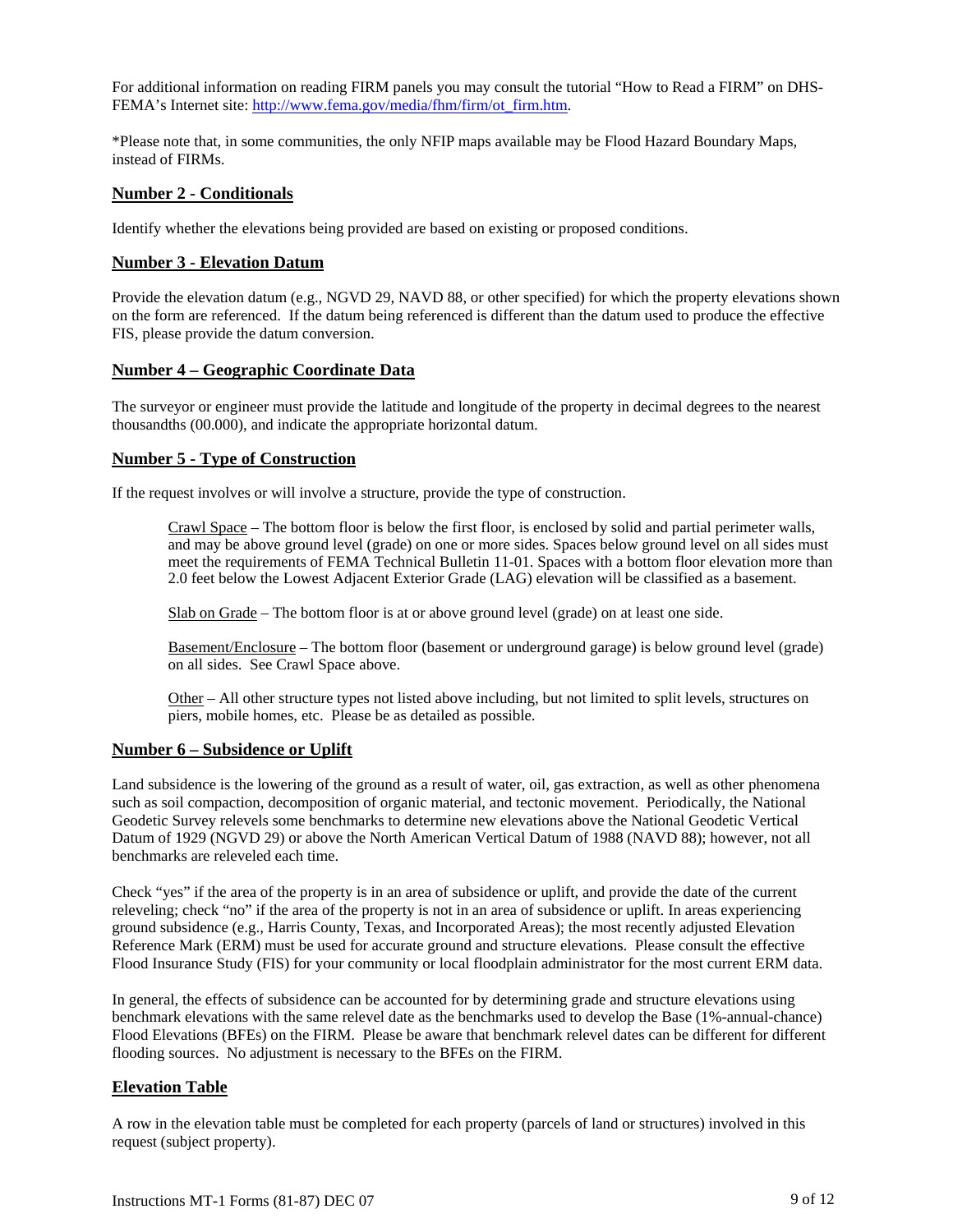Lot/Block Number – Provide the property's lot and/or block number if available. In the absence of a lot or block number, the registered professional engineer or licensed land surveyor must include an identifier that clearly states for what the elevations are being referenced (e.g. residential structure, commercial building, unit 1, etc.).

Lowest Lot Elevation – For requests involving property, or a portion thereof, provide the lowest lot elevation to the nearest tenth (0.1) of a foot or meter. If the FIRM shows BFEs in meters, the accuracy of the lowest lot elevation must be to the nearest tenth of a meter.

Lowest Adjacent Grade (LAG) to the Structure – For requests involving a structure, provide the LAG elevation, to the nearest tenth (0.1) of a foot or meter. If the FIRM shows BFEs in meters, the accuracy of the LAG elevation must be to the nearest tenth of a meter.

Base Flood Elevation – Provide the BFE affecting the property. FEMA will verify the BFE during the review process. BFEs can be obtained by locating the property on the effective FIRM for the community in which the property is located. Upon locating the property on the FIRM, the engineer or surveyor should determine the type of flooding and in which flood zone the property is located. The summary below will provide direction for how to determine the BFE as a result of the flooding type and flood zone determination.

Base Flood Elevation Source – Provide the source used in determining the BFE (e.g. FIRM, profile, floodway data table, Community Determined, or other source). When submitting a BFE that is either community determined or from an alternate source, please include in the request, sufficient data that supports the BFE.

**Riverine Flooding Systems (Zones AE or A1-A30)** – Consult the FIS report for the community in which the property is located. Next, locate the flood profile for the flooding source by name. Estimate the property's location along the flood profile and interpolate the BFE using the 100-yr. flood profile line.

**Lacustrine (Stillwater) Flooding Systems** – Consult the FIS report for the community in which the property is located. Next, locate the Summary of Stillwater Elevations table. Locate the flooding source, by name, and use the BFE listed in the table. The flooding source's BFE is normally shown to the nearest one-tenth of a foot. If the flooding source is not listed in the "Summary of Stillwater Elevations" table, use the BFE as shown on the FIRM.

**Coastal Flooding Systems (Zones AE or A1-A30 and VE or V1-V30)** – First, obtain the BFE from the FIRM panel. Next, consult the FIS report for the community in which the property is located. Locate the Summary of Stillwater Elevations table in the FIS report. Identify the flooding source, by name, and use the BFE listed in the table. Compare the BFE listed in this table to the BFE obtained from the FIRM. If the stillwater elevation listed in this table is less than or equal to the whole-foot BFE shown on the map minus 0.5 foot, a wave height, wave runup, and/or wave setup component exists. In this case, the whole-foot BFE shown on the map should be used for rating, construction, and floodplain management purposes. If the stillwater elevation listed in the "Summary of Stillwater Elevations" table is greater than the whole-foot BFE shown on the map minus 0.4 foot, the stillwater elevation shown in the table shall be used as the BFE. Note that any property/structure located seaward of the landward toe of the primary frontal dune may not be removed from a Zone VE or V1-V30.

**Zone A Flooding** – If the property is located in a Zone A, an area of approximate flooding with no BFEs determined, a BFE will need to be determined by the engineer or surveyor. First, the engineer or surveyor should determine if a Federal, State, or local government agency has developed a BFE. Such agencies include the U.S. Army Corps of Engineers, the U.S. Geological Survey, the State's Department of Natural Resources, Department of Environmental Quality, or Department of Transportation; or the local Planning and Zoning Department. If a BFE has not previously been developed, the engineer or surveyor should consult DHS-FEMA's Managing Floodplain Development in Approximate Zone A Areas: A Guide for Obtaining and Developing Base (100-year) Flood Elevations (http://www.fema.gov/pdf/fhm/frm\_zna.pdf), 1995 publication. This publication is an excellent resource, which details the appropriate methods for determining BFEs in SFHAs designated flood zone A. To obtain a copy of this publication, or to obtain additional information about developing BFEs, contact the FEMA Map Assistance Center (FMAC) toll free at 1-877-FEMA MAP (1-877-336-2627). If the property is greater than 50 lots or 5 acres, whichever is the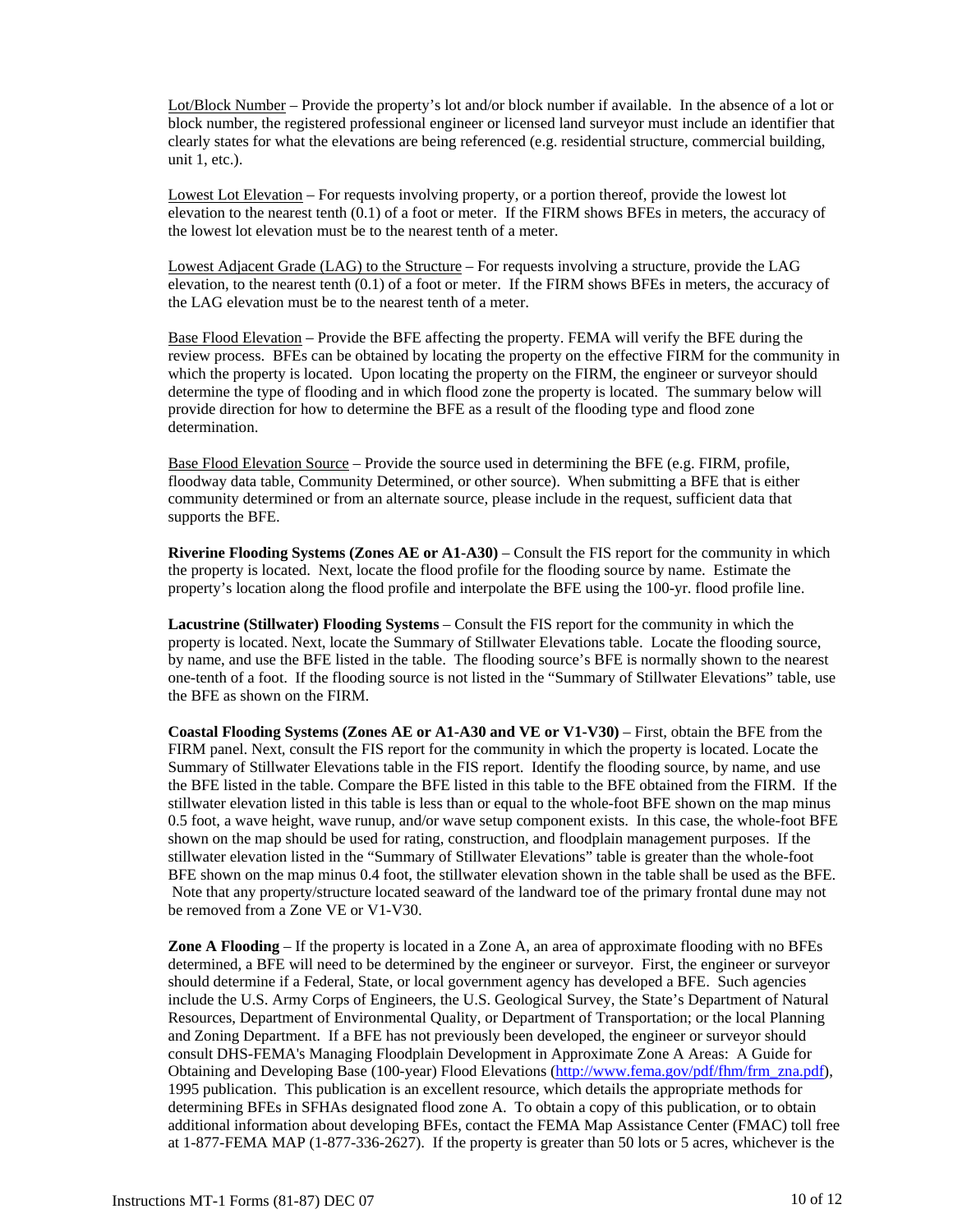lesser, the engineer or surveyor must determine a BFE as a provision of Part 60.3(b)(3), which is available online at http://www.access.gpo.gov/nara/cfr/waisidx\_03/44cfr60\_03.html.

**Shallow Flooding (Zone AH)** – If the property is located in flood zone AH, an area of shallow flooding, the engineer or surveyor should use the flood elevation listed on the FIRM. If different elevations appear within the same SFHA, the BFE is obtained by linear interpolation between two adjacent BFE lines.

**Shallow/Sheet Flooding (Zone AO)** – For a property located in Zone AO, the characteristics of the Zone AO area shown on the NFIP map will determine the appropriate methodology to be used to develop the BFE for the property. If the flooding is conveyed by the street, provide the highest top of curb or crown of street elevation (whichever is higher) along the property line and add this to the depth of flooding. The lowest adjacent grade elevation must be above the curb or street elevation by an amount equal to or greater than the depth of flooding shown on the NFIP map. If the entire property is inundated by the SFHA and the flow is not conveyed by the street, add the depth of flooding to the average surrounding grade. If the property is partially inundated by the SFHA and the street does not convey the flow, add the depth of flooding to the lowest lot elevation. Along with the information required for one of the above-mentioned methods, provide sufficient certified topographic information, including flow paths, to show that the structure is located on high ground relative to the depth indicated on the NFIP map.

If the request involves multiple properties (parcels of land or structures), elevations must be provided for each property. If the number of properties for which DHS-FEMA is to make a determination exceeds the number of rows on the Elevation Table, additional photocopies of the table may be attached to the back of the Elevation Form.

#### **Certification (by a licensed land surveyor, registered professional engineer, or architect)**

The certifier must provide his or her name, license number and expiration date, his or her company name, telephone number and, if applicable, his or her fax number. The certifier's seal, if available, may be provided here. The certifier must sign and date the Elevation Form, where indicated, to certify the accuracy of the information provided. Not all states authorize architects and engineers to certify elevation information. Consult the state board of registration for more information.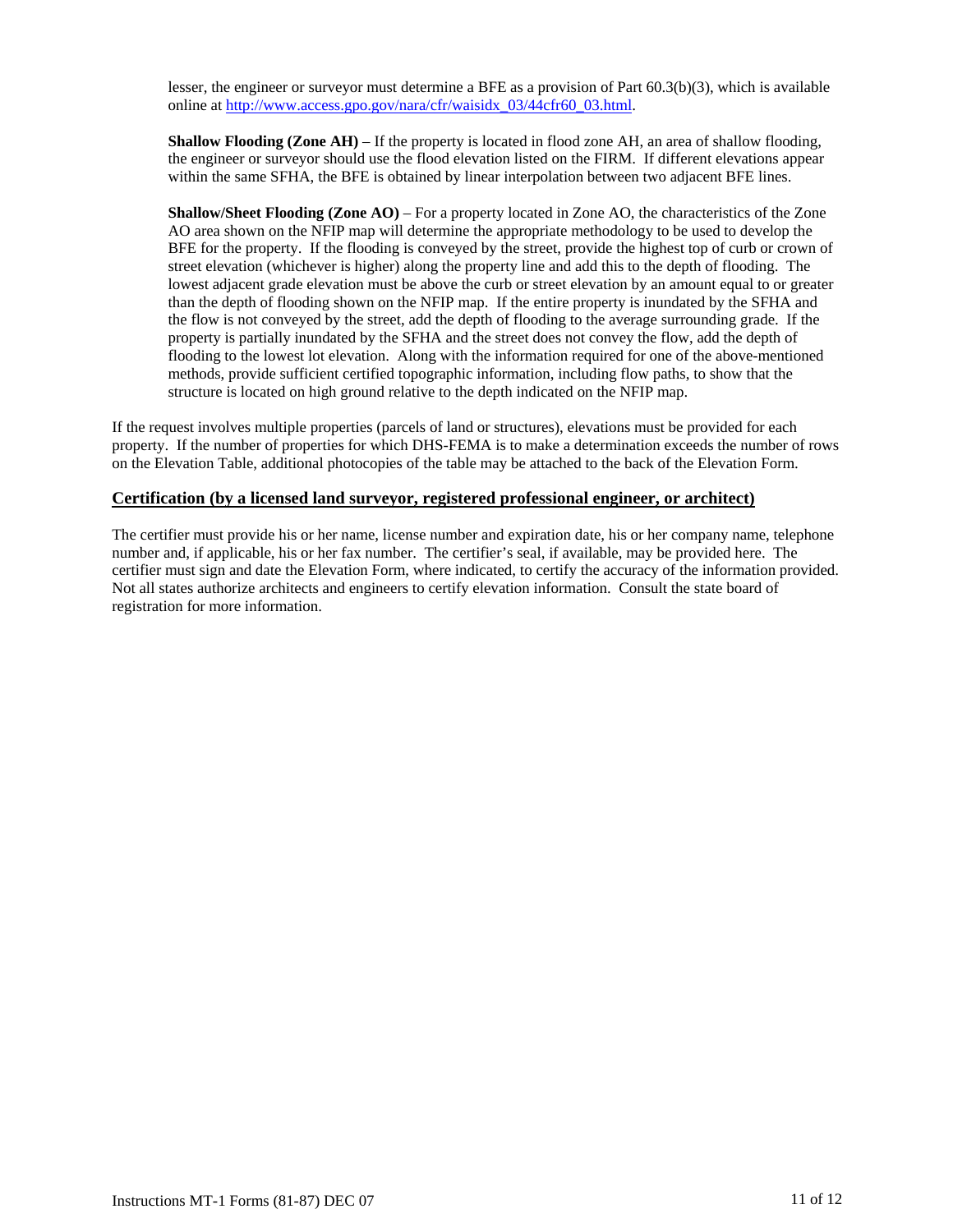# **INSTRUCTIONS FOR COMPLETING OPTIONAL FORMS**

#### **General**

While Forms 1 and 2 must be completed for all requests, Form 3 must only be completed when applicable. Instructions for completing this form are provided below.

## **Community Acknowledgment Form (Form 3)**

The Community Acknowledgment Form (Form 3) must be completed for all requests involving the placement of fill, existing or proposed, or requests for land or structures that are inadvertently included in the NFIP regulatory floodway. The form must be completed and signed by the community official responsible for floodplain management in the community. The community name and the subject property address shown in Items 1 and 2 of the Property Information Form must appear in the spaces provided. Space has been provided within each section for the community official to provide comments on the project (e.g. Section A- The project is reasonably safe from flooding and satisfies Parts 60.3 and 65.5 of the NFIP regulations. Section B - Removal of the project from the regulatory floodway will not result in an increase in Base Flood Elevations.). If additional space is required by the community official to provide the community's comments on a project, additional sheets may be attached to the back of this form.

#### **Section A – Requests Involving the Placement of Fill**

#### Instructions for Communities:

As a participant in the NFIP under 44 CFR 60.3(a)(2), you are required to ensure, prior to issuing a floodplain development permit, that an applicant is in compliance with local and NFIP regulations, and has obtained all necessary Federal and State permits related to development. The most commonly required Federal permits are wetlands permits under Section 404 of the Clean Water Act of 1972 and incidental take permits under Section 10 of the Endangered Species Act of 1972. Necessary State permits vary depending on the State. If you are not sure if a wetlands permit is required, refer the applicant to your U.S. Army Corps of Engineers District Office. If the proposed development impacts on threatened or endangered species or you are unsure if it does, have the applicant consult with the nearest U.S. Fish and Wildlife Service field office.

#### Instructions for Applicants:

You are responsible for obtaining all necessary Federal, State, and local permits as a condition of obtaining a LOMR-F or CLOMR-F. Your community is required to verify that you have obtained these necessary permits prior to issuing a floodplain development permit or signing the Community Acknowledgment Form (MT-1 Form 3). The most commonly required Federal permits are wetlands permits under Section 404 of the Clean Water Act of 1972 and incidental take permits under Section 10 of the Endangered Species Act of 1972. Necessary State permits vary depending on the State. If you need a wetlands permit or are not sure if one is required, contact your U.S. Army Corps of Engineers District Office. If your proposed development impacts on threatened or endangered species or you are unsure if it does, consult with the nearest U.S. Fish and Wildlife Service field office.

To assist communities in determining if a property or structure, existing or proposed, is reasonably safe from flooding, DHS-FEMA has published Technical Bulletin 10-01. This bulletin outlines safe building practices, which when followed, may reduce the risk of flood damage to a property or structure. Community Officials interested in obtaining copies of this bulletin should visit our Internet site at http://www.fema.gov/pdf/fima/tb1001.pdf. Community Officials that do not have Internet access should contact the DHS-FEMA Map Assistance Center (FMAC) toll free at 1-877-FEMA MAP (1-877-336-2627) and request a copy of this Technical Bulletin be mailed.

All inquires regarding these, or other NFIP regulations, should contact the FMAC for assistance.

# **Section B – Property Located within the Regulatory Floodway**

Required for all requests that are inadvertently included in the regulatory floodway. The regulatory floodway is the area of the Special Flood Hazard Area that must remain unobstructed in order to prevent unacceptable increases in Base Flood Elevations. This form must be signed by a community official, responsible for floodplain management, to acknowledge the community's acceptance of a revision to the regulatory floodway within the community.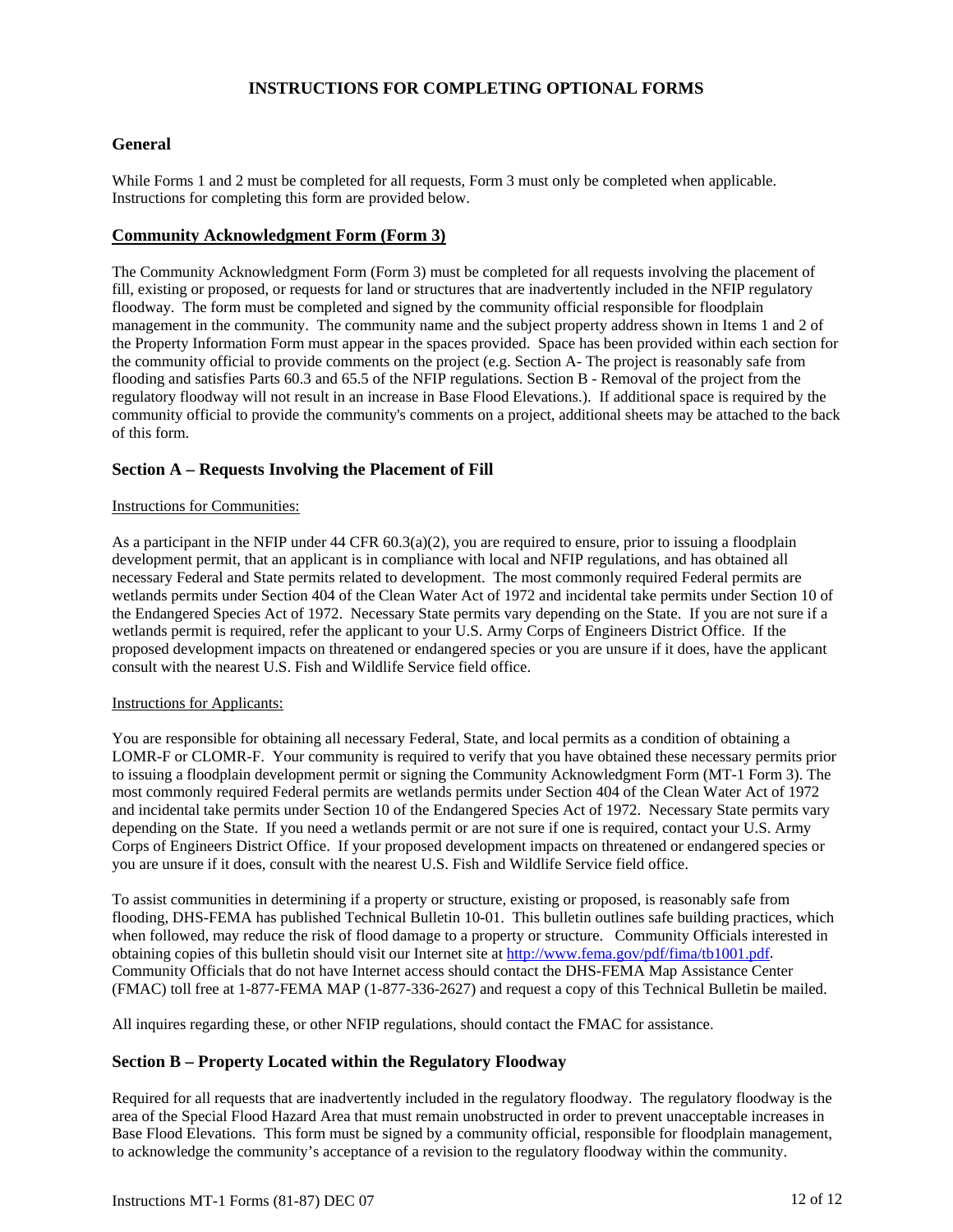# **U.S. DEPARTMENT OF HOMELAND SECURITY - FEDERAL EMERGENCY MANAGEMENT AGENCY PROPERTY INFORMATION FORM**

*O.M.B. NO. 1660-0015 Expires December 31, 2010*

#### **PAPERWORK BURDEN DISCLOSURE NOTICE**

| Public reporting burden for this form is estimated to average 1.63 hours per response. The burden estimate includes the time for reviewing instructions,<br>searching existing data sources, gathering and maintaining the needed data, and completing, reviewing, and submitting the form. You are not required<br>to respond to this collection of information unless a valid OMB control number appears in the upper right corner of this form. Send comments regarding<br>the accuracy of the burden estimate and any suggestions for reducing this burden to: Information Collections Management, U.S. Department of<br>Homeland Security, Federal Emergency Management Agency, 500 C Street, SW, Washington DC 20472, Paperwork Reduction Project (1660-0015).<br>Submission of the form is required to obtain or retain benefits under the National Flood Insurance Program. Please do not send your completed<br>survey to the above address. |                       |                                                                       |                                                                                                                                                                                                                                 |  |  |  |
|-------------------------------------------------------------------------------------------------------------------------------------------------------------------------------------------------------------------------------------------------------------------------------------------------------------------------------------------------------------------------------------------------------------------------------------------------------------------------------------------------------------------------------------------------------------------------------------------------------------------------------------------------------------------------------------------------------------------------------------------------------------------------------------------------------------------------------------------------------------------------------------------------------------------------------------------------------|-----------------------|-----------------------------------------------------------------------|---------------------------------------------------------------------------------------------------------------------------------------------------------------------------------------------------------------------------------|--|--|--|
| This form may be completed by the property owner, property owner's agent, licensed land surveyor, or registered professional engineer to support a<br>request for a Letter of Map Amendment (LOMA), Conditional Letter of Map Amendment (CLOMA), Letter of Map Revision Based on Fill (LOMR-F), or<br>Conditional Letter of Map Revision Based on Fill (CLOMR-F) for existing or proposed, single or multiple lots/structures. In order to process your request,<br>all information on this form must be completed in its entirety. Incomplete submissions may result in processing delays. Please check the item below<br>that describes your request:                                                                                                                                                                                                                                                                                               |                       |                                                                       |                                                                                                                                                                                                                                 |  |  |  |
| <b>LOMA</b>                                                                                                                                                                                                                                                                                                                                                                                                                                                                                                                                                                                                                                                                                                                                                                                                                                                                                                                                           |                       | by fill (natural grade) would not be inundated by the base flood.     | A letter from DHS-FEMA stating that an existing structure or parcel of land that has not been elevated                                                                                                                          |  |  |  |
| <b>CLOMA</b>                                                                                                                                                                                                                                                                                                                                                                                                                                                                                                                                                                                                                                                                                                                                                                                                                                                                                                                                          |                       | grade) would not be inundated by the base flood if built as proposed. | A letter from DHS-FEMA stating that a proposed structure that is not to be elevated by fill (natural                                                                                                                            |  |  |  |
| LOMR-F                                                                                                                                                                                                                                                                                                                                                                                                                                                                                                                                                                                                                                                                                                                                                                                                                                                                                                                                                |                       | fill would not be inundated by the base flood.                        | A letter from DHS-FEMA stating that an existing structure or parcel of land that has been elevated by                                                                                                                           |  |  |  |
| CLOMR-F                                                                                                                                                                                                                                                                                                                                                                                                                                                                                                                                                                                                                                                                                                                                                                                                                                                                                                                                               | is built as proposed. |                                                                       | A letter from DHS-FEMA stating that a parcel of land or <b>proposed</b> structure that will be <b>elevated by</b><br>fill would not be inundated by the base flood if fill is placed on the parcel as proposed or the structure |  |  |  |
| Fill is defined as material from any source (including the subject property) placed that raises the ground to or above the Base Flood Elevation (BFE).<br>The common construction practice of removing unsuitable existing material (topsoil) and backfilling with select structural material is not considered the<br>placement of fill if the practice does not alter the existing (natural grade) elevation, which is at or above the BFE. Fill that is placed before the date of<br>the first National Flood Insurance Program (NFIP) map showing the area in a Special Flood Hazard Area (SFHA) is considered natural grade.                                                                                                                                                                                                                                                                                                                     |                       |                                                                       |                                                                                                                                                                                                                                 |  |  |  |
| Has fill been placed on your property to raise<br>ground that was previously below the BFE?                                                                                                                                                                                                                                                                                                                                                                                                                                                                                                                                                                                                                                                                                                                                                                                                                                                           | Yes<br>No             | If yes, when was fill placed?                                         | 7<br>month/year                                                                                                                                                                                                                 |  |  |  |
| Will fill be placed on your property to raise<br>Yes    <br>No<br>If yes, when will fill be placed?<br>ground that is below the BFE?<br>month/year                                                                                                                                                                                                                                                                                                                                                                                                                                                                                                                                                                                                                                                                                                                                                                                                    |                       |                                                                       |                                                                                                                                                                                                                                 |  |  |  |
| Street Address of the Property (if request is for multiple structures, please attach additional sheet):<br>1.                                                                                                                                                                                                                                                                                                                                                                                                                                                                                                                                                                                                                                                                                                                                                                                                                                         |                       |                                                                       |                                                                                                                                                                                                                                 |  |  |  |
| 2.<br>Legal description of Property (Lot, Block, Subdivision) (complete description as it appears in the Deed is not necessary):                                                                                                                                                                                                                                                                                                                                                                                                                                                                                                                                                                                                                                                                                                                                                                                                                      |                       |                                                                       |                                                                                                                                                                                                                                 |  |  |  |
| 3.<br>Are you requesting that the SFHA designation be removed from (check one):                                                                                                                                                                                                                                                                                                                                                                                                                                                                                                                                                                                                                                                                                                                                                                                                                                                                       |                       |                                                                       |                                                                                                                                                                                                                                 |  |  |  |
| the entire legally recorded property?<br>a portion of land within the bounds of the property? (A certified metes and bounds description and map of the area to be removed,<br>certified by a licensed land surveyor or registered professional engineer, are required. For the preferred format of metes and<br>bounds descriptions, please refer to the MT-1 Form 1 Instructions.)                                                                                                                                                                                                                                                                                                                                                                                                                                                                                                                                                                   |                       |                                                                       |                                                                                                                                                                                                                                 |  |  |  |

|  |  | structures on the property? What are the dates of construction? |
|--|--|-----------------------------------------------------------------|
|--|--|-----------------------------------------------------------------|

| 4. | Is this request for a (check one): |  |  |  |  |
|----|------------------------------------|--|--|--|--|
|    | single structure                   |  |  |  |  |
|    | $\vert \vert$ single lot           |  |  |  |  |

| multiple structures (How many structures are involved in your request? List the number: |  |
|-----------------------------------------------------------------------------------------|--|
|                                                                                         |  |

| multiple lots (How many lots are involved in your request? List the number: |  |
|-----------------------------------------------------------------------------|--|
|-----------------------------------------------------------------------------|--|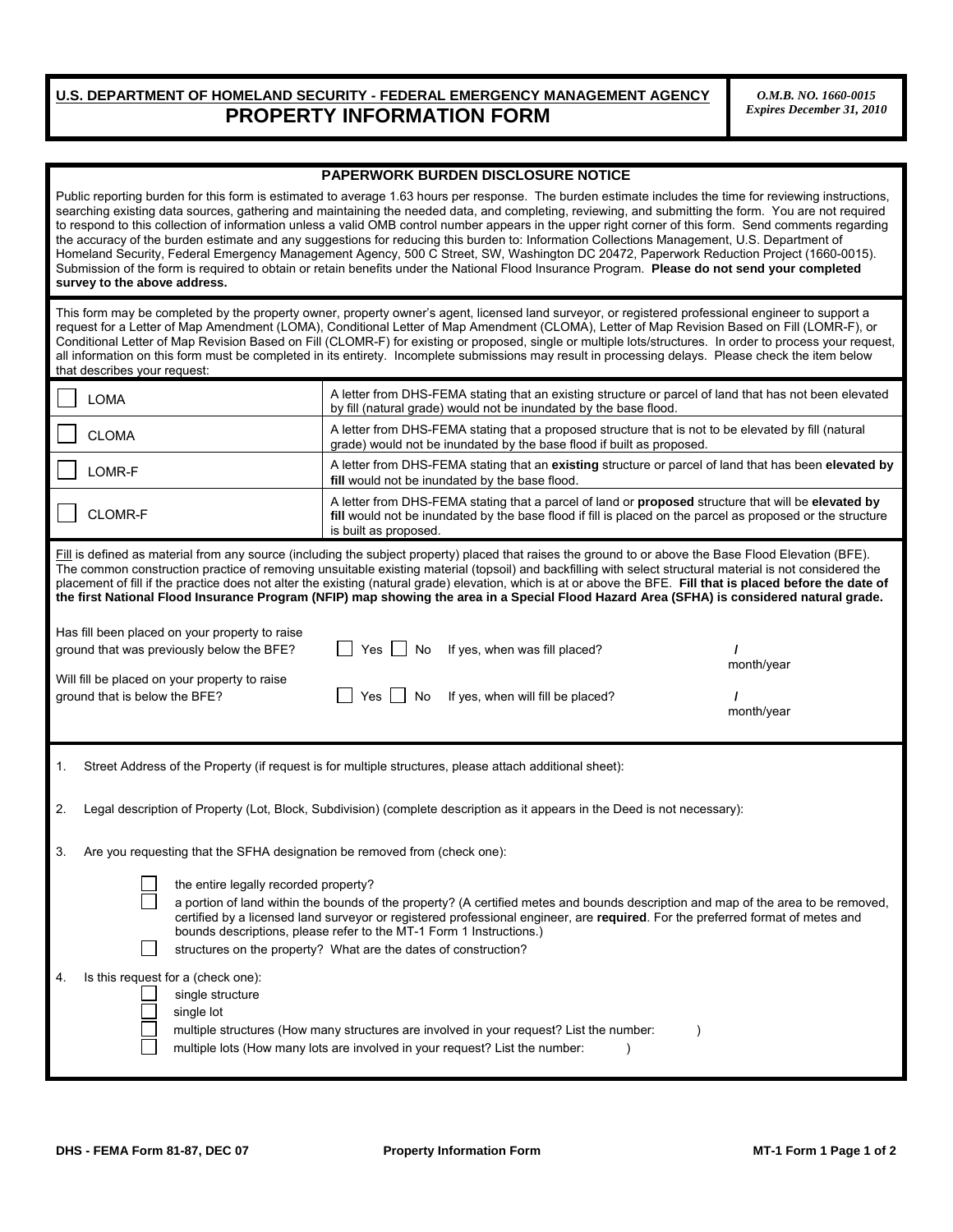In addition to this form (MT-1 Form 1), ALL requests must include the following:

- Copy of the effective FIRM panel and/or Flood Boundary and Floodway Map (FBFM) (if applicable) on which the property location has been accurately plotted (property inadvertently located in the NFIP regulatory floodway will require Section B of MT-1 Form 3)
- Copy of the Plat Map for the property (with recordation data and stamp of the Recorder's Office) OR
- Copy of the property Deed (with recordation data and stamp of the Recorder's Office), accompanied by a tax assessor's map or other certified map showing the surveyed location of the property relative to local streets and watercourses
- Form 2 Elevation Form. If the request is to remove the structure, and an Elevation Certificate has already been completed for this property, it may be submitted in lieu of Form 2. If the request is to remove the entire legally recorded property, or a portion thereof, the lowest lot elevation must be provided on Form 2.

Please include a map scale and North arrow on all maps submitted.

For LOMR-Fs and CLOMR-Fs, the following must be submitted in addition to the items listed above:

• Form 3 – Community Acknowledgment Form

Processing Fee (see instructions for appropriate mailing address; or, visit **http://www.fema.gov/fhm/frm\_fees.shtm** for the most current fee schedule)

Revised fee schedules are published periodically, but no more than once annually, as noted in the Federal Register. Please note: single/multiple lot(s)/structure(s) LOMAs are fee exempt. The current review and processing fees are listed below:

Check the fee that applies to your request:

 $\Box$  \$325 (single lot/structure LOMR-F following a CLOMR-F)

 $\Box$  \$425 (single lot/structure LOMR-F)

□ \$500 (single lot/structure CLOMA or CLOMR-F)

□ \$700 (multiple lot/structure LOMR-F following a CLOMR-F, or multiple lot/structure CLOMA)

 $\Box$  \$800 (multiple lot/structure LOMR-F or CLOMR-F)

Please submit the Payment Information Form for remittance of applicable fees. Please make your check or money order payable to: National Flood Insurance Program.

All documents submitted in support of this request are correct to the best of my knowledge. I understand that any false statement may be punishable by fine or imprisonment under Title 18 of the United States Code, Section 1001.

| Applicant's Name:             | Please Print or Type | Company:                          |
|-------------------------------|----------------------|-----------------------------------|
| <b>Mailing Address:</b>       |                      | Daytime Telephone No.:            |
| E-Mail Address:<br>(optional) |                      | Fax No.:                          |
| Date                          |                      | Signature of Applicant (required) |
| $\sim$ $\sim$                 | $\cdots$<br>$\sim$   |                                   |

If you have any questions concerning DHS-FEMA policy, or the NFIP in general, please contact the FEMA Map Assistance Center toll free at 1-877- FEMA MAP (1-877-336-2627), or visit the Flood Hazard Mapping website at **http://www.fema.gov/fhm/**.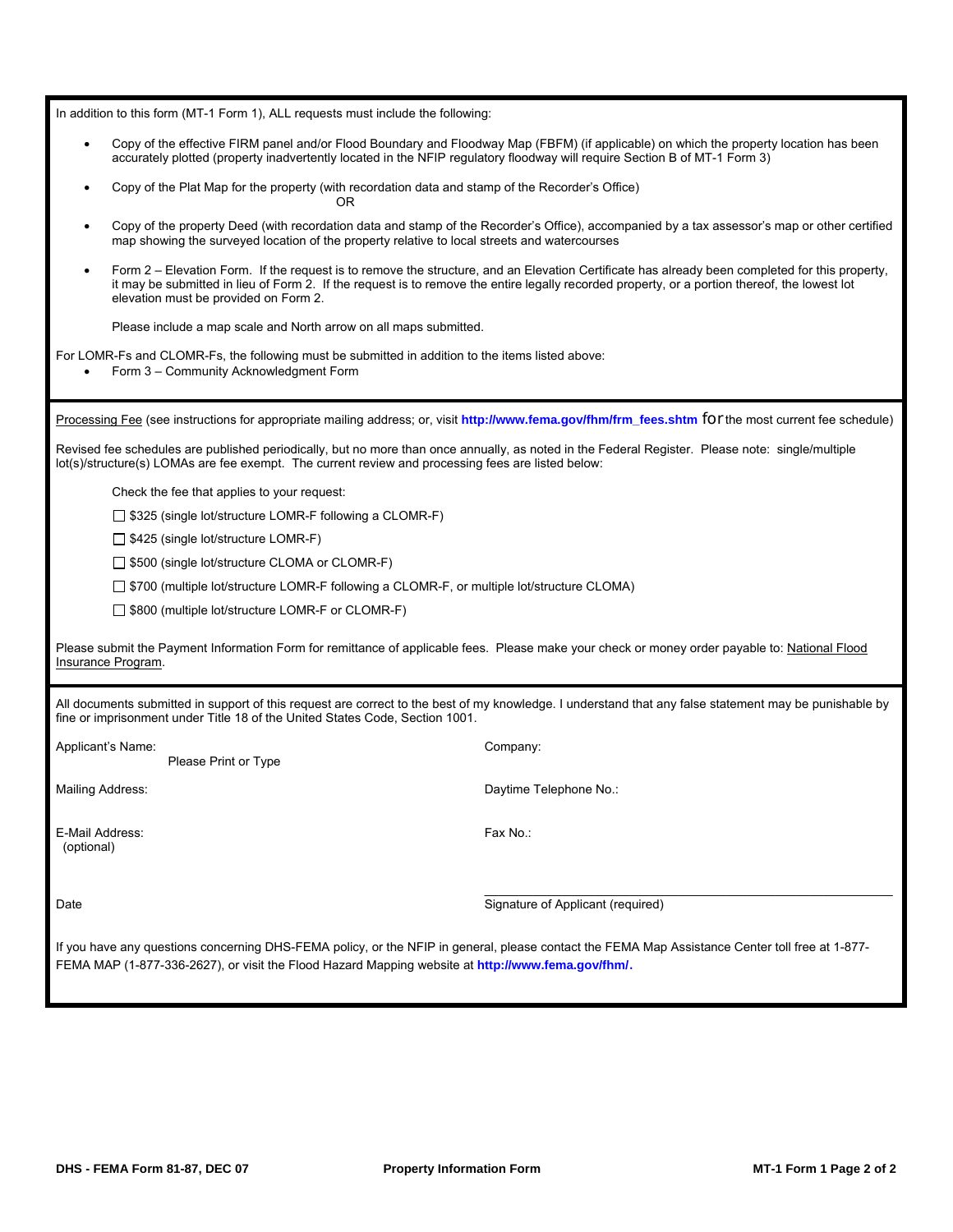# **U.S. DEPARTMENT OF HOMELAND SECURITY - FEDERAL EMERGENCY MANAGEMENT AGENCY ELEVATION FORM**

*O.M.B. NO. 1660-0015 Expires December 31, 2010*

| PAPERWORK BURDEN DISCLOSURE NOTICE                                                                                                                                                                                                                                                                                                                                                                                                                                                                                                                                                                                                                                                                                                                                                                                                                                                                                                                    |                        |                                                                                                                                                                                                                                                                                                                                                                 |  |                                             |                                                                                                            |                   |          |                                                                                                                                                                                                                                                                                                                                                                                                                                                                                                                                                                                                                                   |
|-------------------------------------------------------------------------------------------------------------------------------------------------------------------------------------------------------------------------------------------------------------------------------------------------------------------------------------------------------------------------------------------------------------------------------------------------------------------------------------------------------------------------------------------------------------------------------------------------------------------------------------------------------------------------------------------------------------------------------------------------------------------------------------------------------------------------------------------------------------------------------------------------------------------------------------------------------|------------------------|-----------------------------------------------------------------------------------------------------------------------------------------------------------------------------------------------------------------------------------------------------------------------------------------------------------------------------------------------------------------|--|---------------------------------------------|------------------------------------------------------------------------------------------------------------|-------------------|----------|-----------------------------------------------------------------------------------------------------------------------------------------------------------------------------------------------------------------------------------------------------------------------------------------------------------------------------------------------------------------------------------------------------------------------------------------------------------------------------------------------------------------------------------------------------------------------------------------------------------------------------------|
| Public reporting burden for this form is estimated to average 1.25 hours per response. The burden estimate includes the time for reviewing instructions,<br>searching existing data sources, gathering and maintaining the needed data, and completing, reviewing, and submitting the form. You are not required<br>to respond to this collection of information unless a valid OMB control number appears in the upper right corner of this form. Send comments regarding<br>the accuracy of the burden estimate and any suggestions for reducing this burden to: Information Collections Management, U.S. Department of<br>Homeland Security, Federal Emergency Management Agency, 500 C Street, SW, Washington DC 20472, Paperwork Reduction Project (1660-0015).<br>Submission of the form is required to obtain or retain benefits under the National Flood Insurance Program. Please do not send your completed<br>survey to the above address. |                        |                                                                                                                                                                                                                                                                                                                                                                 |  |                                             |                                                                                                            |                   |          |                                                                                                                                                                                                                                                                                                                                                                                                                                                                                                                                                                                                                                   |
|                                                                                                                                                                                                                                                                                                                                                                                                                                                                                                                                                                                                                                                                                                                                                                                                                                                                                                                                                       |                        |                                                                                                                                                                                                                                                                                                                                                                 |  |                                             |                                                                                                            |                   |          | This form must be completed for requests and must be completed and signed by a registered professional engineer or licensed land surveyor. A DHS -<br>FEMA National Flood Insurance Program (NFIP) Elevation Certificate may be submitted in lieu of this form for single structure requests.                                                                                                                                                                                                                                                                                                                                     |
| processing delays.                                                                                                                                                                                                                                                                                                                                                                                                                                                                                                                                                                                                                                                                                                                                                                                                                                                                                                                                    |                        |                                                                                                                                                                                                                                                                                                                                                                 |  |                                             |                                                                                                            |                   |          | For requests to remove a structure on natural grade OR on engineered fill from the Special Flood Hazard Area (SFHA), submit the lowest adjacent<br>grade (the lowest ground touching the structure), including an attached deck or garage. For requests to remove an entire parcel of land from the SFHA,<br>provide the lowest lot elevation; or, if the request involves an area described by metes and bounds, provide the lowest elevation within the metes and<br>bounds description. In order to process your request, all information on this form must be completed in its entirety. Incomplete submissions may result in |
| 1.                                                                                                                                                                                                                                                                                                                                                                                                                                                                                                                                                                                                                                                                                                                                                                                                                                                                                                                                                    | NFIP Community Number: |                                                                                                                                                                                                                                                                                                                                                                 |  | Property Name or Address:                   |                                                                                                            |                   |          |                                                                                                                                                                                                                                                                                                                                                                                                                                                                                                                                                                                                                                   |
| 2.                                                                                                                                                                                                                                                                                                                                                                                                                                                                                                                                                                                                                                                                                                                                                                                                                                                                                                                                                    |                        | Are the elevations listed below based on $\vert$   existing or $\vert$                                                                                                                                                                                                                                                                                          |  |                                             | proposed conditions? (Check one)                                                                           |                   |          |                                                                                                                                                                                                                                                                                                                                                                                                                                                                                                                                                                                                                                   |
| 3.                                                                                                                                                                                                                                                                                                                                                                                                                                                                                                                                                                                                                                                                                                                                                                                                                                                                                                                                                    | the conversion factor? | What is the elevation datum?   NGVD 29   NAVD 88                                                                                                                                                                                                                                                                                                                |  |                                             | Other (explain)                                                                                            |                   |          | If any of the elevations listed below were<br>computed using a datum different than the datum used for the effective Flood Insurance Rate Map (FIRM) (e.g., NGVD 29 or NAVD 88), what was                                                                                                                                                                                                                                                                                                                                                                                                                                         |
| 4.                                                                                                                                                                                                                                                                                                                                                                                                                                                                                                                                                                                                                                                                                                                                                                                                                                                                                                                                                    |                        | Please provide the Latitude and Longitude of the most upstream edge of the structure (in decimal degrees):<br>Please provide the Latitude and Longitude of the most upstream edge of the property (in decimal degrees):                                                                                                                                         |  |                                             | Local Elevation +/- ft. = FIRM Datum<br>Indicate Datum: C NAD83 C NAD27<br>Indicate Datum: C NAD83 C NAD27 |                   |          | Lat.<br>Long.<br>Lat.<br>Long.                                                                                                                                                                                                                                                                                                                                                                                                                                                                                                                                                                                                    |
| 5.<br>6.                                                                                                                                                                                                                                                                                                                                                                                                                                                                                                                                                                                                                                                                                                                                                                                                                                                                                                                                              |                        | For the existing or proposed structures listed below, what are the types of construction? (check all that apply)<br>crawl space $\Box$ slab on grade $\Box$ basement/enclosure $\Box$ other (explain)<br>Has DHS - FEMA identified this area as subject to land subsidence or uplift? (see instructions)<br>If yes, what is the date of the current releveling? |  |                                             | (month/year)                                                                                               | Yes               |          | No                                                                                                                                                                                                                                                                                                                                                                                                                                                                                                                                                                                                                                |
| Lot Number                                                                                                                                                                                                                                                                                                                                                                                                                                                                                                                                                                                                                                                                                                                                                                                                                                                                                                                                            | <b>Block</b><br>Number | Lowest Lot<br>Elevation*                                                                                                                                                                                                                                                                                                                                        |  | Lowest<br>Adjacent<br>Grade To<br>Structure | Base Flood<br>Elevation                                                                                    | <b>BFE Source</b> |          | For DHS - FEMA Use Only                                                                                                                                                                                                                                                                                                                                                                                                                                                                                                                                                                                                           |
|                                                                                                                                                                                                                                                                                                                                                                                                                                                                                                                                                                                                                                                                                                                                                                                                                                                                                                                                                       |                        |                                                                                                                                                                                                                                                                                                                                                                 |  |                                             |                                                                                                            |                   |          |                                                                                                                                                                                                                                                                                                                                                                                                                                                                                                                                                                                                                                   |
|                                                                                                                                                                                                                                                                                                                                                                                                                                                                                                                                                                                                                                                                                                                                                                                                                                                                                                                                                       |                        | statement may be punishable by fine or imprisonment under Title 18 of the United States Code, Section 1001.                                                                                                                                                                                                                                                     |  |                                             |                                                                                                            |                   |          | This certification is to be signed and sealed by a licensed land surveyor, registered professional engineer, or architect authorized by law to certify<br>elevation information. All documents submitted in support of this request are correct to the best of my knowledge. I understand that any false                                                                                                                                                                                                                                                                                                                          |
| Certifier's Name:                                                                                                                                                                                                                                                                                                                                                                                                                                                                                                                                                                                                                                                                                                                                                                                                                                                                                                                                     |                        |                                                                                                                                                                                                                                                                                                                                                                 |  | License No.:                                |                                                                                                            |                   |          | <b>Expiration Date:</b>                                                                                                                                                                                                                                                                                                                                                                                                                                                                                                                                                                                                           |
| Company Name:                                                                                                                                                                                                                                                                                                                                                                                                                                                                                                                                                                                                                                                                                                                                                                                                                                                                                                                                         |                        |                                                                                                                                                                                                                                                                                                                                                                 |  | Telephone No.:                              |                                                                                                            |                   | Fax No.: |                                                                                                                                                                                                                                                                                                                                                                                                                                                                                                                                                                                                                                   |
| Signature:                                                                                                                                                                                                                                                                                                                                                                                                                                                                                                                                                                                                                                                                                                                                                                                                                                                                                                                                            |                        |                                                                                                                                                                                                                                                                                                                                                                 |  | Date:                                       |                                                                                                            |                   |          |                                                                                                                                                                                                                                                                                                                                                                                                                                                                                                                                                                                                                                   |
| *For requests involving a portion of property, include the lowest ground elevation within the metes and bounds description.<br>Please note: If the Lowest Adjacent Grade to Structure is the only elevation provided, a determination will be issued<br>for the structure only.<br>Seal (optional)                                                                                                                                                                                                                                                                                                                                                                                                                                                                                                                                                                                                                                                    |                        |                                                                                                                                                                                                                                                                                                                                                                 |  |                                             |                                                                                                            |                   |          |                                                                                                                                                                                                                                                                                                                                                                                                                                                                                                                                                                                                                                   |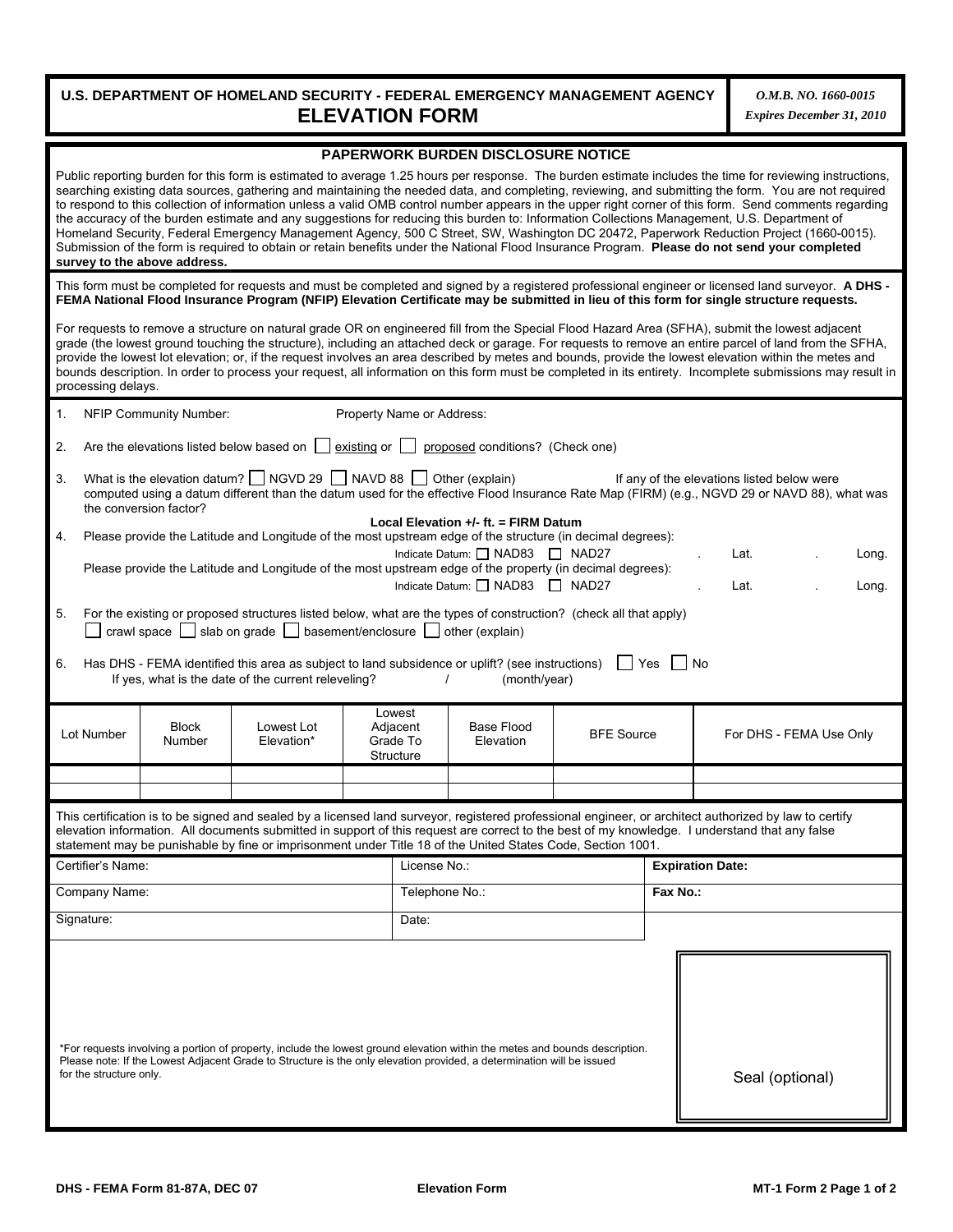|                   | <b>Continued from Page 1.</b> |                                                                                                             |       |                                          |                                |                   |     |                                                                                                                                                                                                                                                                                                          |
|-------------------|-------------------------------|-------------------------------------------------------------------------------------------------------------|-------|------------------------------------------|--------------------------------|-------------------|-----|----------------------------------------------------------------------------------------------------------------------------------------------------------------------------------------------------------------------------------------------------------------------------------------------------------|
| Lot Number        | <b>Block</b><br>Number        | Lowest Lot<br>Elevation                                                                                     |       | Lowest<br>Adjacent Grade<br>To Structure | <b>Base Flood</b><br>Elevation | <b>BFE Source</b> |     | For DHS - FEMA Use Only                                                                                                                                                                                                                                                                                  |
|                   |                               |                                                                                                             |       |                                          |                                |                   |     |                                                                                                                                                                                                                                                                                                          |
|                   |                               |                                                                                                             |       |                                          |                                |                   |     |                                                                                                                                                                                                                                                                                                          |
|                   |                               |                                                                                                             |       |                                          |                                |                   |     |                                                                                                                                                                                                                                                                                                          |
|                   |                               |                                                                                                             |       |                                          |                                |                   |     |                                                                                                                                                                                                                                                                                                          |
|                   |                               |                                                                                                             |       |                                          |                                |                   |     |                                                                                                                                                                                                                                                                                                          |
|                   |                               |                                                                                                             |       |                                          |                                |                   |     |                                                                                                                                                                                                                                                                                                          |
|                   |                               |                                                                                                             |       |                                          |                                |                   |     |                                                                                                                                                                                                                                                                                                          |
|                   |                               |                                                                                                             |       |                                          |                                |                   |     |                                                                                                                                                                                                                                                                                                          |
|                   |                               |                                                                                                             |       |                                          |                                |                   |     |                                                                                                                                                                                                                                                                                                          |
|                   |                               |                                                                                                             |       |                                          |                                |                   |     |                                                                                                                                                                                                                                                                                                          |
|                   |                               |                                                                                                             |       |                                          |                                |                   |     |                                                                                                                                                                                                                                                                                                          |
|                   |                               |                                                                                                             |       |                                          |                                |                   |     |                                                                                                                                                                                                                                                                                                          |
|                   |                               |                                                                                                             |       |                                          |                                |                   |     |                                                                                                                                                                                                                                                                                                          |
|                   |                               |                                                                                                             |       |                                          |                                |                   |     |                                                                                                                                                                                                                                                                                                          |
|                   |                               |                                                                                                             |       |                                          |                                |                   |     |                                                                                                                                                                                                                                                                                                          |
|                   |                               |                                                                                                             |       |                                          |                                |                   |     |                                                                                                                                                                                                                                                                                                          |
|                   |                               |                                                                                                             |       |                                          |                                |                   |     |                                                                                                                                                                                                                                                                                                          |
|                   |                               |                                                                                                             |       |                                          |                                |                   |     |                                                                                                                                                                                                                                                                                                          |
|                   |                               |                                                                                                             |       |                                          |                                |                   |     |                                                                                                                                                                                                                                                                                                          |
|                   |                               |                                                                                                             |       |                                          |                                |                   |     |                                                                                                                                                                                                                                                                                                          |
|                   |                               |                                                                                                             |       |                                          |                                |                   |     |                                                                                                                                                                                                                                                                                                          |
|                   |                               |                                                                                                             |       |                                          |                                |                   |     |                                                                                                                                                                                                                                                                                                          |
|                   |                               |                                                                                                             |       |                                          |                                |                   |     |                                                                                                                                                                                                                                                                                                          |
|                   |                               | statement may be punishable by fine or imprisonment under Title 18 of the United States Code, Section 1001. |       |                                          |                                |                   |     | This certification is to be signed and sealed by a licensed land surveyor, registered professional engineer, or architect authorized by law to certify<br>elevation information. All documents submitted in support of this request are correct to the best of my knowledge. I understand that any false |
| Certifier's Name: |                               |                                                                                                             |       | License No.:                             |                                |                   |     | <b>Expiration Date:</b>                                                                                                                                                                                                                                                                                  |
| Company Name:     |                               |                                                                                                             |       | Telephone No.:                           |                                | Fax               | No. |                                                                                                                                                                                                                                                                                                          |
| Signature:        |                               |                                                                                                             | Date: |                                          |                                |                   |     |                                                                                                                                                                                                                                                                                                          |
|                   |                               |                                                                                                             |       |                                          |                                |                   |     |                                                                                                                                                                                                                                                                                                          |
|                   |                               |                                                                                                             |       |                                          |                                |                   |     |                                                                                                                                                                                                                                                                                                          |
|                   |                               |                                                                                                             |       |                                          |                                |                   |     |                                                                                                                                                                                                                                                                                                          |
|                   |                               |                                                                                                             |       |                                          |                                |                   |     |                                                                                                                                                                                                                                                                                                          |
|                   |                               |                                                                                                             |       |                                          |                                |                   |     |                                                                                                                                                                                                                                                                                                          |
|                   |                               |                                                                                                             |       |                                          |                                |                   |     |                                                                                                                                                                                                                                                                                                          |
|                   |                               |                                                                                                             |       |                                          |                                |                   |     | Seal (optional)                                                                                                                                                                                                                                                                                          |
|                   |                               |                                                                                                             |       |                                          |                                |                   |     |                                                                                                                                                                                                                                                                                                          |
|                   |                               |                                                                                                             |       |                                          |                                |                   |     |                                                                                                                                                                                                                                                                                                          |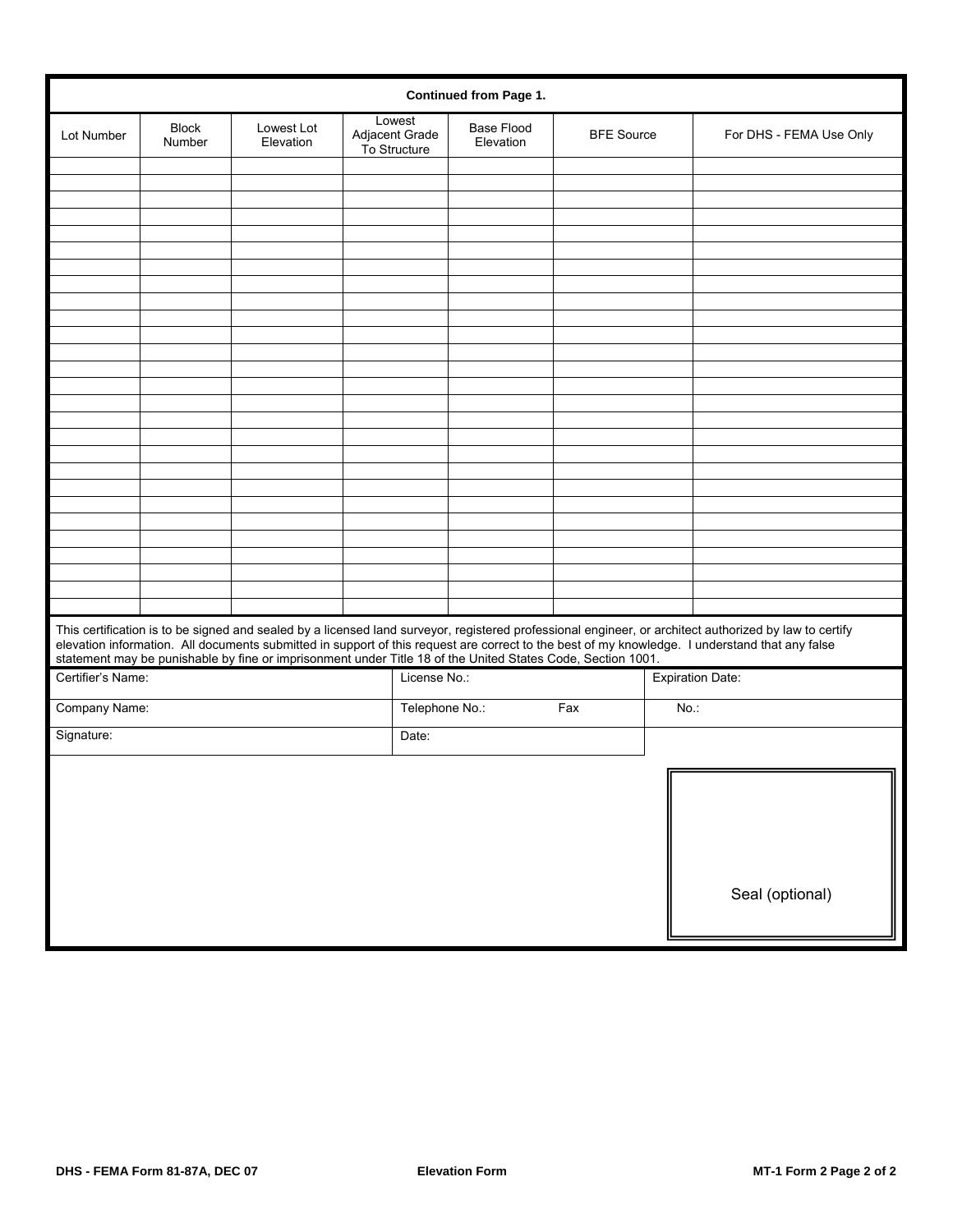# **U.S. DEPARTMENT OF HOMELAND SECURITY - FEDERAL EMERGENCY MANAGEMENT AGENCY COMMUNITY ACKNOWLEDGMENT FORM**

*O.M.B. NO. 1660-0015 Expires December 31, 2010*

#### **PAPERWORK BURDEN DISCLOSURE NOTICE**

Public reporting burden for this form is estimated to average 1.38 hours per response. The burden estimate includes the time for reviewing instructions, searching existing data sources, gathering and maintaining the needed data, and completing, reviewing, and submitting the form. You are not required to respond to this collection of information unless a valid OMB control number appears in the upper right corner of this form. Send comments regarding the accuracy of the burden estimate and any suggestions for reducing this burden to: Information Collections Management, U.S. Department of Homeland Security, Federal Emergency Management Agency, 500 C Street, SW, Washington DC 20472, Paperwork Reduction Project (1660-0015). Submission of the form is required to obtain or retain benefits under the National Flood Insurance Program. **Please do not send your completed survey to the above address.**

This form must be completed for requests involving the existing or proposed placement of fill (complete Section A) OR to provide acknowledgment of this request to remove a property from the SFHA which was previously located within the regulatory floodway (complete Section B).

This form must be completed and signed by the official responsible for floodplain management in the community. **The six digit NFIP community number and the subject property address must appear in the spaces provided below.** Incomplete submissions may result in processing delays.

Community Number:Property Name or Address:

A. REQUESTS INVOLVING THE PLACEMENT OF FILL

As the community official responsible for floodplain management, I hereby acknowledge that we have received and reviewed this Letter of Map Revision Based on Fill (LOMR-F) or Conditional LOMR-F request. Based upon the community's review, we find the completed or proposed project meets or is designed to meet all of the community floodplain management requirements, including the requirement that no fill be placed in the regulatory floodway, and that all necessary Federal, State, and local permits have been, or in the case of a Conditional LOMR-F, will be obtained. In addition, we have determined that the land and any existing or proposed structures to be removed from the SFHA are or will be reasonably safe from flooding as defined in 44CFR 65.2(c), and that we have available upon request by DHS-FEMA, all analyses and documentation used to make this determination. For LOMR-F requests, we understand that this request is being forwarded to DHS-FEMA for a possible map revision. For LOMR-F or Conditional LOMR-F requests that have the potential to impact an endangered species, documentation will be submitted to show that we have complied with Sections 9 and 10 of the Endangered Species Act (ESA). Section 9 of the ESA prohibits anyone from "taking" or harming an endangered species. If an action might harm an endangered species, a permit is required from U.S. Fish and Wildlife Service or National Marine Fisheries Service under Section 10 of the ESA. For actions authorized, funded, or being carried out by Federal or State agencies, documentation from the agency showing its compliance with Section 7(a)(2) of the ESA will be submitted.

Community Comments:

| Community Official's Name and Title: (Please Print or Type) | Telephone No.:                             |       |
|-------------------------------------------------------------|--------------------------------------------|-------|
| Community Name:                                             | Community Official's Signature: (required) | Date: |

#### B. PROPERTY LOCATED WITHIN THE REGULATORY FLOODWAY

As the community official responsible for floodplain management, I hereby acknowledge that we have received and reviewed this request for a LOMA. We understand that this request is being forwarded to DHS-FEMA to determine if this property has been inadvertently included in the regulatory floodway. We acknowledge that no fill on this property has been or will be placed within the designated regulatory floodway. We find that the completed or proposed project meets or is designed to meet all of the community floodplain management requirements.

Community Comments:

| Community Official's Name and Title: (Please Print or Type) | Telephone No.:                             |       |
|-------------------------------------------------------------|--------------------------------------------|-------|
| Community Name:                                             | Community Official's Signature (required): | Date: |